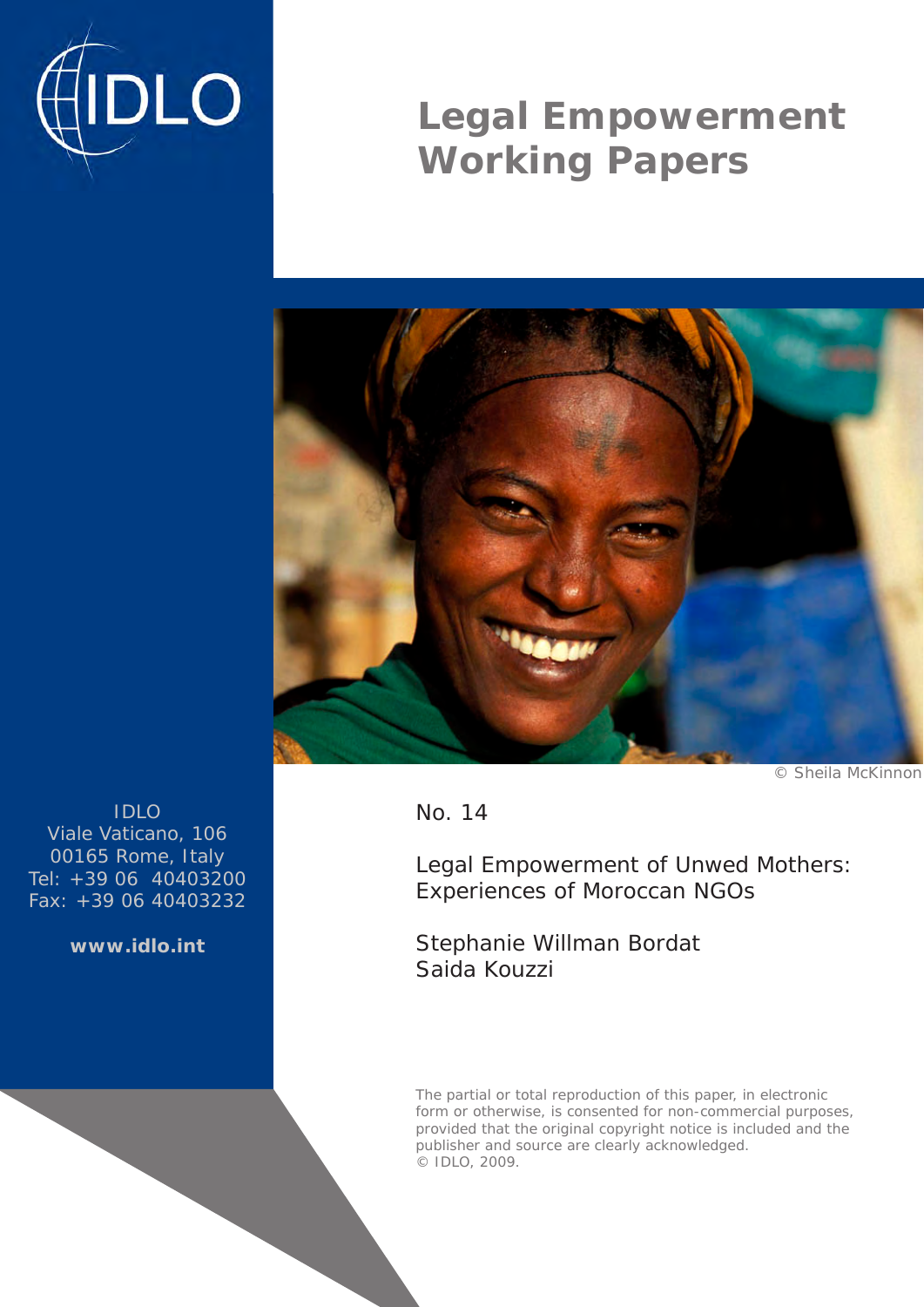# **LEGAL EMPOWERMENT: PRACTITIONERS' PERSPECTIVES (Book and Online Series)**

#### **About the project**

This project involves the preparation of a series of qualitative and quantitative empirical articles culminating in an edited volume on approaches to integrating justice and development in ways that benefit the poor and other disadvantaged populations.

The volume will be part of the IDLO book series *Lessons Learned: Narrative Accounts of Legal Reform in Developing and Transition Countries*. Consistent with the thrust of the book series, the legal empowerment book and online papers seek to identify successes, challenges and lessons springing from the integration of law and development.

A range of full text articles can be downloaded from the IDLO website: www.idlo.int/ENGLISH/External/IPLEWP.asp

#### **Donor Support**

This program is being implemented by the IDLO Unit for Research, Policy and Strategic Initiatives and is being supported by the Bill and Melinda Gates Foundation (www.gatesfoundation.org) as part of IDLO's broader research program: *Supporting the Legal Empowerment of the Poor for Development*.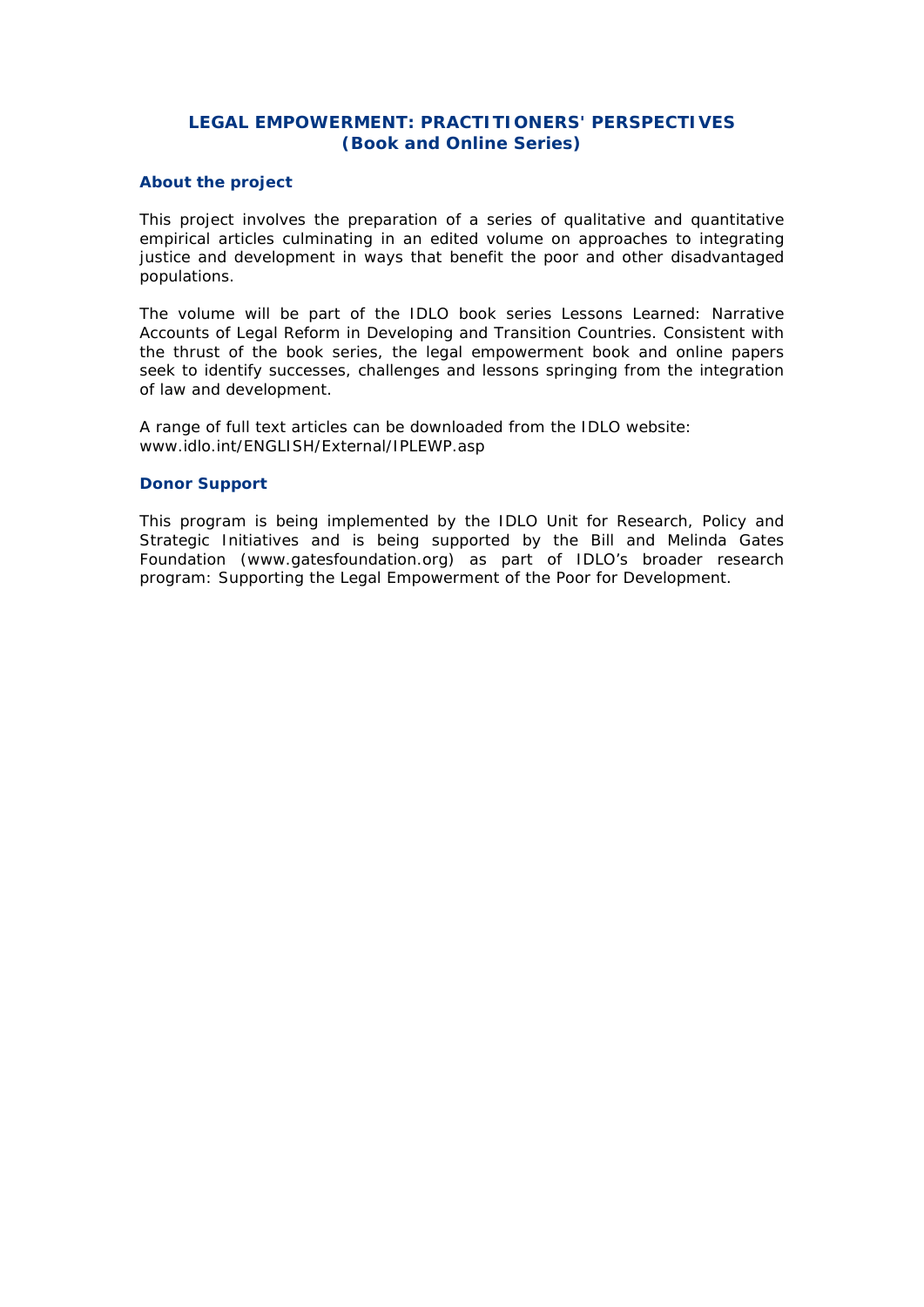# **LEGAL EMPOWERMENT OF UNWED MOTHERS: EXPERIENCES OF MOROCCAN NGOS**

Stephanie Willman Bordat and Saida Kouzzi<sup>1</sup>

#### **Executive Summary**

This chapter examines Moroccan non-governmental organization (NGO) initiatives that promote the rights of unwed mothers with children born out of wedlock. Social stigmatization, criminal repression and legal discrimination marginalize these women and their children, and impact on their ability to obtain official identity papers. Without such legal identity, they cannot access a host of other fundamental rights, and legal empowerment can be impossible.

In focusing on child registration and Family Booklet<sup>2</sup> procedures as they affect unwed mothers, this chapter argues that law and development initiatives should take into account complex, intimidating legal realities that disadvantaged populations such as these women and children face, including: existing laws that may not be applied in reality, that are discriminatory on their face, that are unclear and open to disparities in their interpretation or that are silent on an issue and thereby create legal voids.

Four youth-led local women's rights NGOs created in the past five to eight years in diverse regions across Morocco, in collaboration with an international human rights capacity-building organization, currently implement grassroots-level human and legal rights education and launched a pilot Court Accompaniment Program in 2006 primarily for illiterate women in their respective communities. Initial indicators of impact of these two initiatives hint at shifts in attitudes and behavior among unwed mothers and local authorities charged with helping them access their legal rights.

The popular discourse in Morocco claims that the main obstacle to people making use of their rights is their ignorance of the laws and their rights; this could be remedied by legal education campaigns. The experience of these NGOs working with unwed mothers illustrates how knowledge of the laws alone is not sufficient. In order to access their rights, people need concrete help in navigating government services and bureaucracies that are often indifferent, intimidating or even hostile.

<sup>&</sup>lt;sup>1</sup> The authors are respectively Regional Director and Regional Legal Officer of the Maghreb Field Office of Global Rights, an international human rights capacity building NGO. Since 2000, they collaborate with diverse local women's rights NGOs, development associations and lawyers in Morocco, Algeria and Tunisia to develop their capacities to promote women's legal and human rights in traditionally underserved communities. They have designed and implemented Arabic language programs of grassroots level human and legal rights education for illiterate women, strategic litigation in domestic courts using international law, legislative advocacy for a violence against women act, and strategic use of detailed marriage contracts to protect women's rights. Ms. Willman Bordat has lived and worked with local NGOs in the United States, France, England, Pakistan, Egypt and the Netherlands, was a Fulbright Fellow in Morocco, and has civil and common law degrees from Columbia University and Paris I-Sorbonne. Prior to joining Global Rights, Ms. Kouzzi worked at a leading human rights law firm in Rabat and was a long time active member of the *Association marocaine des droits de l'homme*. She has a law degree from the *Université Mohammed V* in Rabat. Many thanks to Houda Benmbarek, Global Rights Maghreb Program Officer, for her valuable research assistance, support and helpful comments on this chapter. Gratitude, admiration and thanks always to our local partner NGOs in Morocco for their collaboration, energy and creativity promoting women's rights at the grassroots level in their local communities.

<sup>&</sup>lt;sup>2</sup> The Family Booklet is the main and most important official document proving one's legal identity and civil status. Created upon marriage, it contains all personal information about the Family Booklet's owner, spouse(s) and descendants.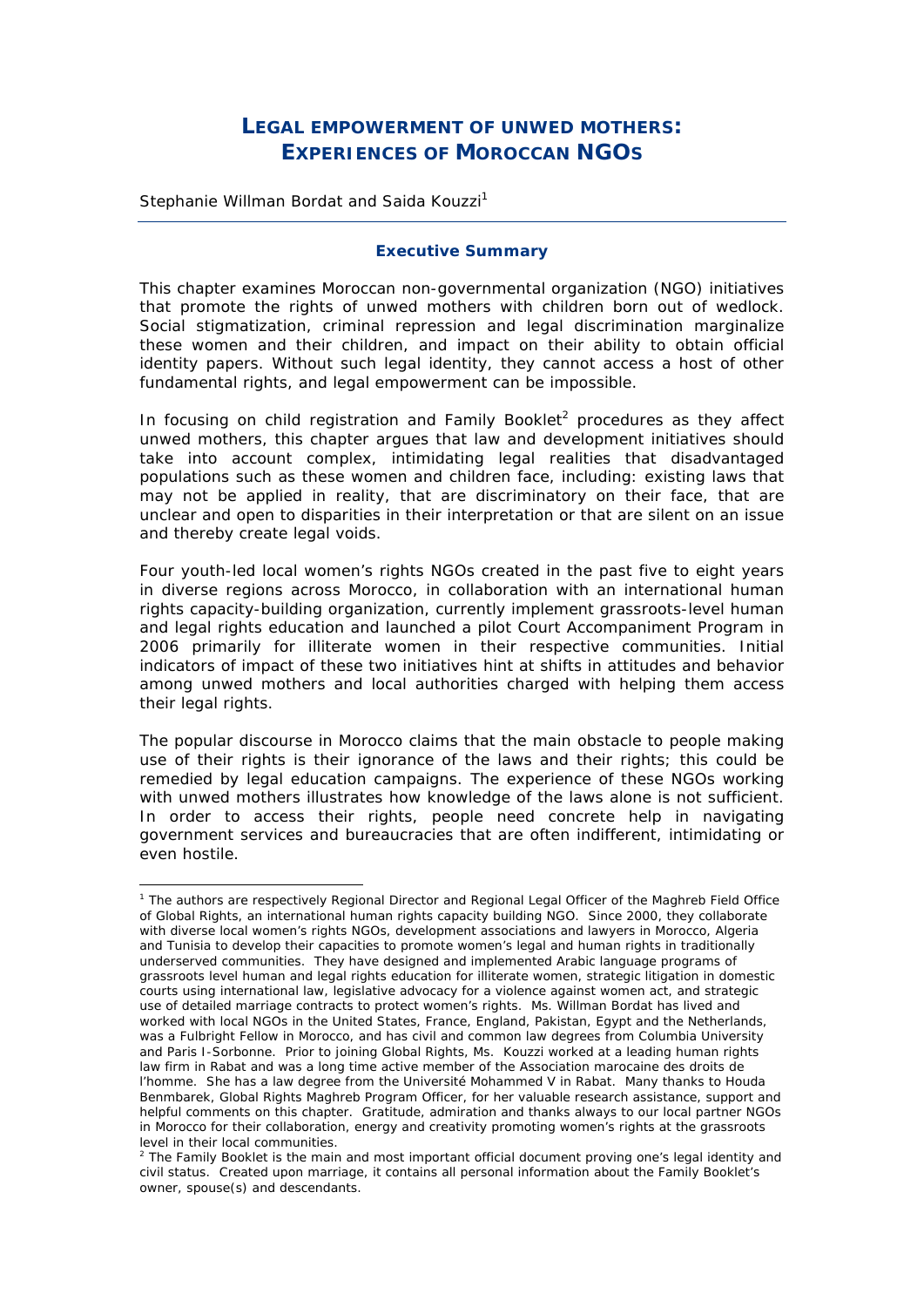In addition to providing legal information to unwed mothers, these and other NGOs play a critical intermediary role between women and local authorities, both in facilitating various processes for unwed mothers as well as serving as a watchdog over these authorities. In areas where the law is unclear, NGOs encourage the more advantageous interpretations of laws. Where there is a legal void, they apply strategies and encourage solutions that benefit women's rights. By accompanying and otherwise assisting unwed mothers, NGOs also help them avoid humiliation at public administration offices, navigate complex procedures, and help protect them from corruption and abuse of authority by civil servants.

Drawing on these experiences, the chapter cautions that appropriate program objectives and desired results of any law and development initiative depend on establishing an accurate legal baseline from the outset. Voices of unwed mothers themselves also suggest that their desired outcomes sometimes differ from those of some NGOs. This has powerful implications for how one chooses to measure success and define legal empowerment for marginalized populations. In a longterm strategic process to respond to unwed mothers' priorities, future legal empowerment initiatives for them should focus on access to the justice system, broadly defined to include local government and administrative offices and the courts. Future work should build on the pilot experiences implemented at the local level and current, unofficial practices to support a legislative reform process to consolidate women's rights in law.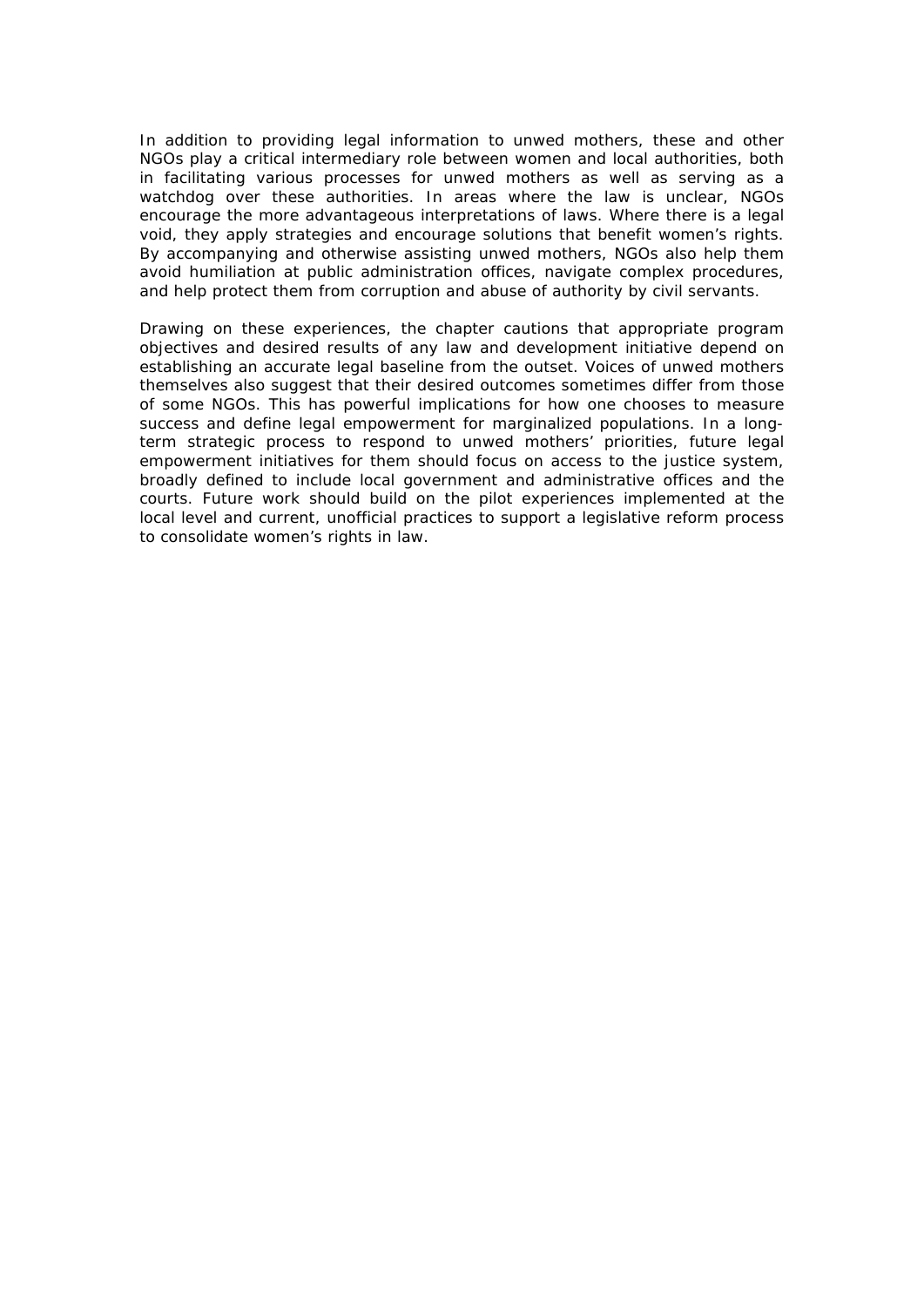# **Introduction**

This chapter<sup>3</sup> examines local NGO initiatives that protect the rights of unwed mothers in Morocco. Both the topic and country profiled raise interesting and timely questions about women's legal empowerment and NGO strategies for its promotion.<sup>4</sup>

The term "unwed mother" is used here to refer to women who have children outside the framework of legal marriage.<sup>5</sup> They and their children  $-$  defined by law as "illegitimate" – are among the most legally and socially marginalized people in the Middle East and North Africa (MENA) region, not just in Morocco.

One must legally exist before being able to benefit from any rights contained in the law. Without such a legal identity, legal empowerment can be impossible. Unwed mothers and their children are not legally recognized because they lack the legal identity necessary to assert a host of other fundamental rights; at best, neither officially exists; at worst, unwed mothers can be and often are criminally prosecuted for having had sexual relations outside of marriage.

This legal invisibility combined with social taboos result in a complete absence of any reliable statistics on numbers of unwed mothers and their children in Morocco, with the few available sources conveying primarily sensationalist and anecdotal information. One article claims that in 2003 in Casablanca, there were 5,000 unwed mothers, although this is clearly underestimated given the current Moroccan administrative and social context.<sup>6</sup>

This chapter focuses on laws and NGO programs in the country. But the social status and legal framework surrounding unwed mothers is similar to those in other countries where women live under Muslim laws. Given recent legal improvements to women's status, such as the 2004 promulgation of the new Family Code, the international community, foreign governments, donors and NGOs often refer to Morocco as an example for reform efforts in other countries in the MENA region.

<sup>3</sup> This chapter is based on the authors' nine years of working in Morocco with local NGOs designing and implementing programs to develop their capacities to promote women's legal and human rights. Information presented here is based on written quarterly progress reports submitted by local partner NGOs, regular site visits and assessment missions by the authors to the NGOs, monthly implementation assessments of telephone programs, and anecdotal evidence. Baseline information for this chapter was gathered during a United Nations Development Programme (UNDP) and Association for the Development and Enhancement of Women regional study on women, *Gender and Citizenship in the Arab World: To Be or Not to Be: Women's Legal Existence and their Compromised Citizenship*  (2004)*,* involving focus groups with women and structured interviews with decision-makers. Updated information, supplemental details and clarifications were gathered by the authors in May and June 2009 through a detailed six-page questionnaire sent to the four partner NGOs profiled here. Finally, the authors followed up on the questionnaire through telephone interviews with NGO staff and several local lawyers.

<sup>&</sup>lt;sup>4</sup> The authors depart from their usual practice of citing and thanking the partner NGOs by name for their program work and contributions to this chapter. As described below, the work of these NGOs with unwed mothers is based on maintaining good relationships with local authorities and could be compromised by too much public attention. In addition, the chapter describes how one aspect of NGO efforts involves convincing local authorities to provide unwed mothers rights not specifically allowed in the law. NGOs thus requested anonymity out of concern that local authorities might cease cooperating in this manner.

<sup>&</sup>lt;sup>5</sup> The term 'unwed mothers' as used here does not therefore include divorced or widowed women who had children while legally married to the father.

<sup>6</sup> Unnamed survey referred to in J Abbiateci, 'Maroc: l'impossible combat des mères célibataires', Basta! (18 February 2007) <http://www.bastamag.net/spip.php?article154> at 10 January 2010. As a point of reference, Casablanca represents approximately 10 percent of the total Moroccan population of 32 million (authors' note).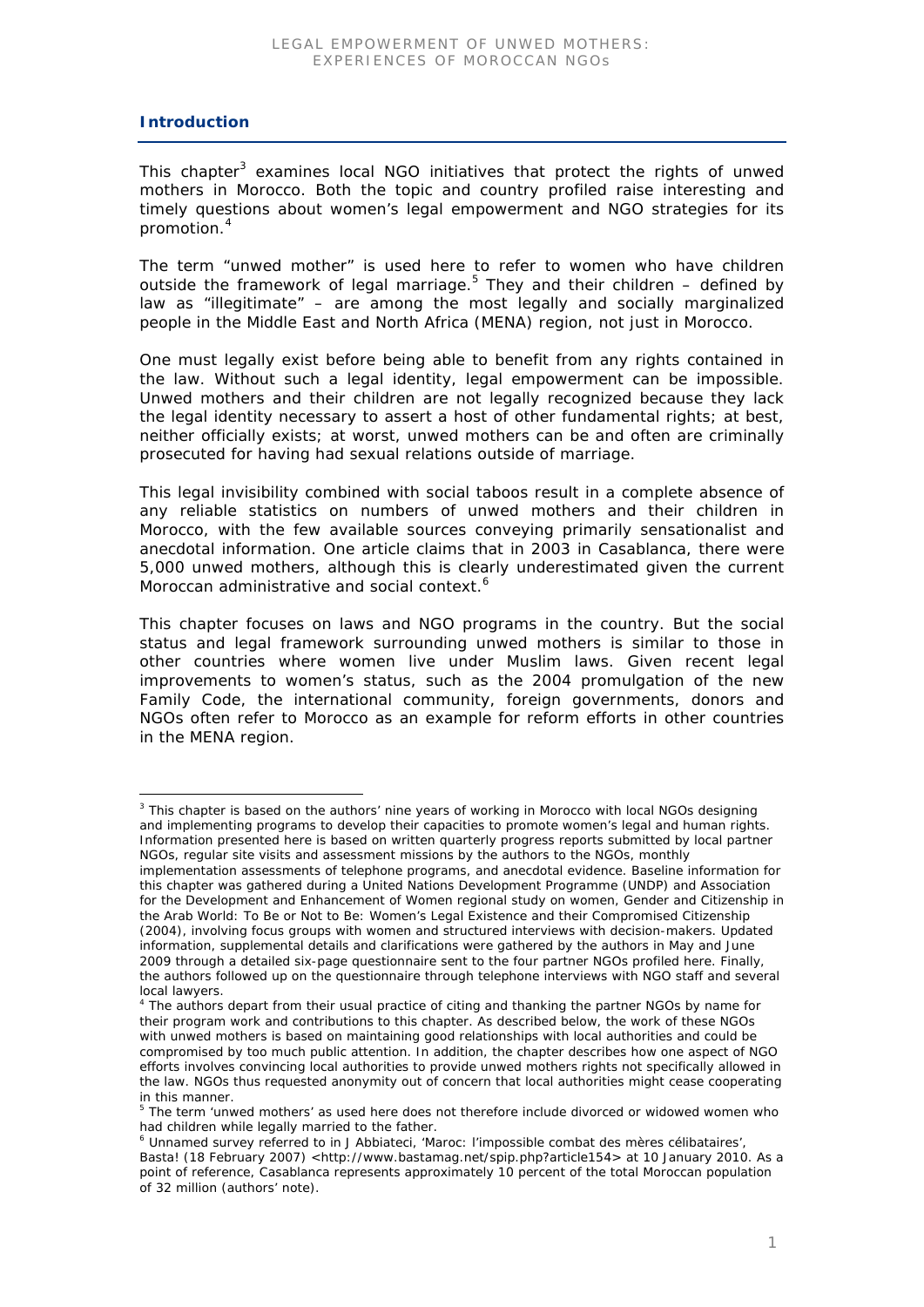For these reasons, the Moroccan experience may be useful for initiatives to promote women's rights in other countries in the MENA region. This does not assume that what has been implemented and applied in Morocco will necessarily work elsewhere. Rather, the chapter shares examples of strategies used by local NGOs to obtain individual justice for single women in a complex legal environment with the aim to inform and inspire other NGOs creating their own strategies. Indeed, this chapter illustrates how some provisions presented publicly as positive reforms may be, in reality, be anything but, and encourages activists in other countries to consider this when advocating for legal reforms in their own domestic systems.

# **1. Legal context**

It is important to analyse the Moroccan legal context surrounding unwed mothers and understand it accurately in order to establish a reality-based starting point from which to establish appropriate measures of progress and definitions of successful results. Many research studies, needs assessments and strategic plans only conduct a superficial analysis of laws, and give limited attention to ascertaining what legal texts actually state.

Not only can the actual language of laws be challenging to grasp for people from a different legal tradition or linguistic background, but vague and erroneous public descriptions of laws may be repeated so frequently that they become commonly accepted and cited as reality. Explanations of laws in Morocco often avoid accurate interpretation, intellectual debate, or plausible differences of opinion. Moral imperatives, political propaganda goals, and a desire to have one's own organization or institution receive credit for legal reforms are among many reasons that the state, Islamist groups or NGOs themselves may sometimes contribute to the circulation of legal misinformation in the country. Widespread misconceptions and claims that do not reflect the actual language of the laws camouflage reality, encourage inaccurate conclusions, and mislead legal development efforts.

For example, numerous on-line articles about the status of unwed mothers in Morocco congratulate the country on its reforms. Many sources specifically claim that unwed mothers now have the legal right to obtain a Family Booklet and to request DNA testing to prove paternity of children conceived out of wedlock. As shown below, neither of these is actually provided for by law.

Even laws that currently exist on paper and that protect women's rights in theory are often not applied in reality. Local NGOs have documented the frequent nonapplication of laws by courts in practice.<sup>7</sup> In addition, no mechanisms have been put into place to monitor and control the implementation by the relevant authorities of reforms related to women's rights, which accounts for the tenuousness of these legislative gains.

# **1.1 Relevant laws**

Both criminal and civil laws in Morocco severely repress behavior associated with being a unwed mother and have gaps that prevent unwed mothers from accessing their rights, leading to their social invisibility and legal inexistence.

The religious exceptionalism created for issues related to women is one factor impacting on their status. The Moroccan Family Code governing marriage,

 <sup>7</sup> See, for example, the Ligue démocratique des droits des femmes, *Rapports Annuels sur la mise en place du Code de la famille* (2005, 2006, 2007, 2008).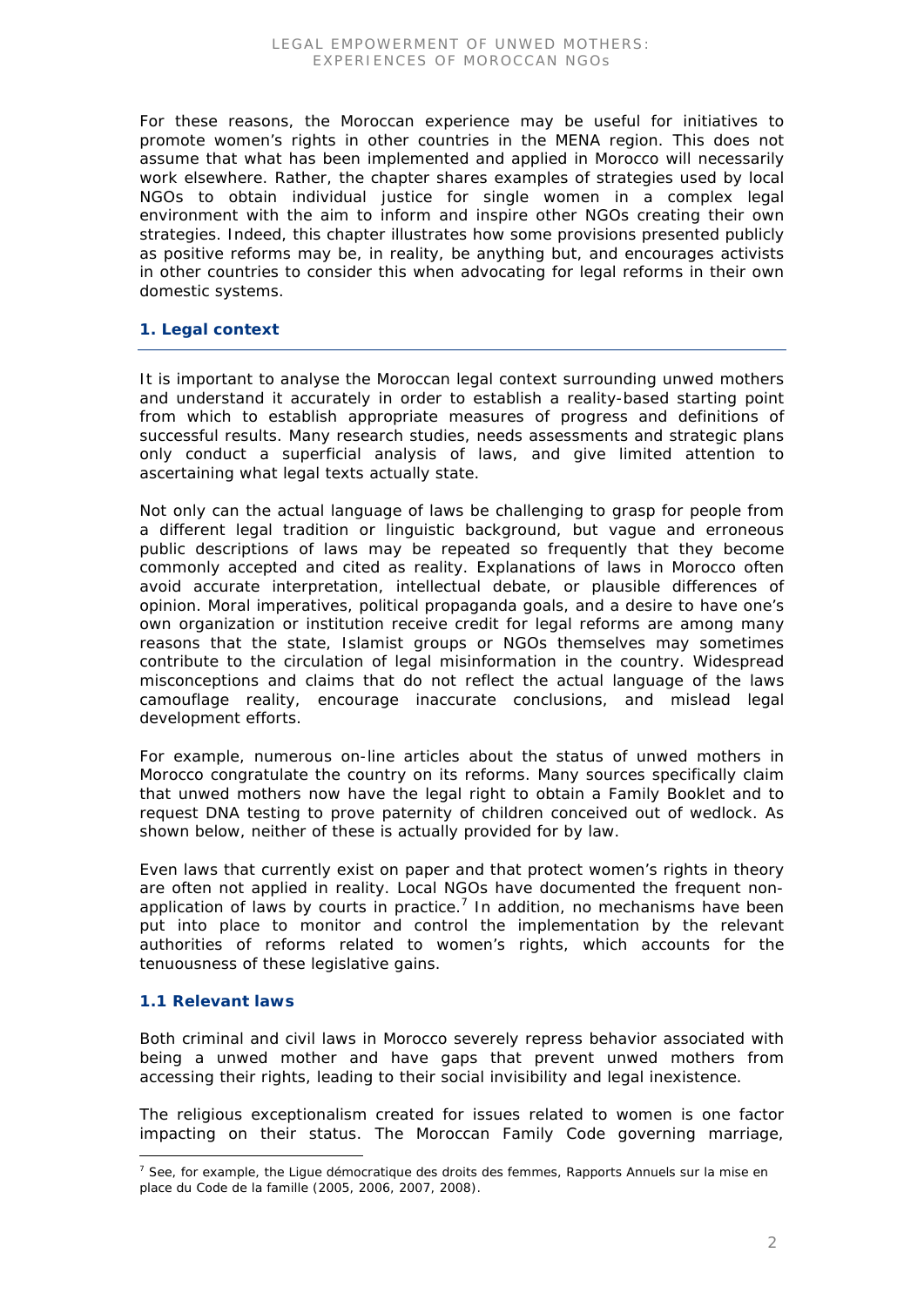divorce, child custody and guardianship, parentage, inheritance, and marital property is the only law in the country inspired by religious precepts and that provides for broad judicial discretion to interpret and apply Islamic jurisprudence and reasoning.<sup>8</sup> All other legislation governing areas such as contracts, torts, administration and commerce is derived from secular, European-style civil codes.

For example, the Family Code does not recognize either adoption or "natural" paternity. Furthermore, the Penal Code bans sexual relations outside of marriage and outlaws abortion. These facets of the laws are often – whether correctly or incorrectly – attributed to religious precepts. As a result, the sacred nature of these laws makes them more difficult to contest and advocate for change.

#### *1.1.1 Penal Code*

Sexual relations outside of marriage are illegal in Morocco, with increased penalties where one or both parties are married to another person.<sup>9</sup> In addition, rape is classified as a crime against morality.<sup>10</sup> Non-consent is difficult for victims to prove in order to establish rape, often requiring actual physical injury. If rape is not proven, charges may be brought against the victim for having engaged in illicit sexual relations.

In addition to the fact that people – mainly women – are still actually imprisoned under these provisions, the mere threat of arrest and definition of sexual relations outside of marriage as illegal impacts on people's behavior, attitudes, health and access to their rights. This is particularly true for unwed mothers, as illustrated below.

The Moroccan Penal Codes also criminalizes abortion as a public morality offense.<sup>11</sup> Abortion is illegal unless deemed necessary to protect the mother's health and conducted by a medical doctor.<sup>12</sup> It is not legally permitted in cases of rape or incest, fetal impairment, for economic or social reasons, or simply upon request. As a result, many single women may be forced to be mothers, whether the pregnancy resulted from illicit sexual relations between two consenting parties or rape, due to the lack of access to legal, safe and affordable means by which to end unwanted – and in this context, illegal – pregnancies.

# *1.1.2 The Family Code*

The Family Code only recognizes legitimate paternal filiation, by which children are attributed to a father when he is legally married to the mother at the time of conception. "Illegitimate" or "natural" paternity does not exist in Moroccan law, and children born to unwed mothers have no rights from their biological fathers, such as the right to bear his name, receive financial support, or inherit. In

 <sup>8</sup> *Code de la Famille* 2004 (La Moudawana) Dahir No.1-04-22 du 12 Hija 1424, full text available at <http://www.justice.gov.ma/MOUDAWANA/Frame.htm> at 10 January 2010. Please see the unofficial English language translation of the Family Code available at

<sup>&</sup>lt;http://www.globalrights.org/site/DocServer/Moudawana-English\_Translation.pdf?docID=3106>. 9 *Code Pénal* 1962 Dahir No. 1-59-413 du 28 Joumada Ii 1382 (26 Novembre 1962) Portant Approbation du Texte du Code Penal, as modified by Dahir N° 1-03-207 du 16 Ramadan 1424 (11 Novembre 2003) Portant Promulgation de la Loi N° 24-03. Art. 490 punishes sexual relations between unmarried persons of the opposite sex with a prison sentence of one month to one year. Code Pénal 2003 Art. 491 punishes adultery with a with 1–2 year prison sentence.<br><sup>10</sup> Code Pénal 1962 Art. 486-488.<br><sup>11</sup> In Morocco, abortion is covered by Code Pénal 1962 Art. 449–458, in the section "Crimes and

Misdemeanours against Family Order and Public Morality".

<sup>12</sup> *Code Pénal* 1962 Art. 449-452 punish performing an abortion with 1–5 years' imprisonment (doubled if the person performing the abortion does so habitually), and medical professionals may also be barred from exercising their profession temporarily or permanently.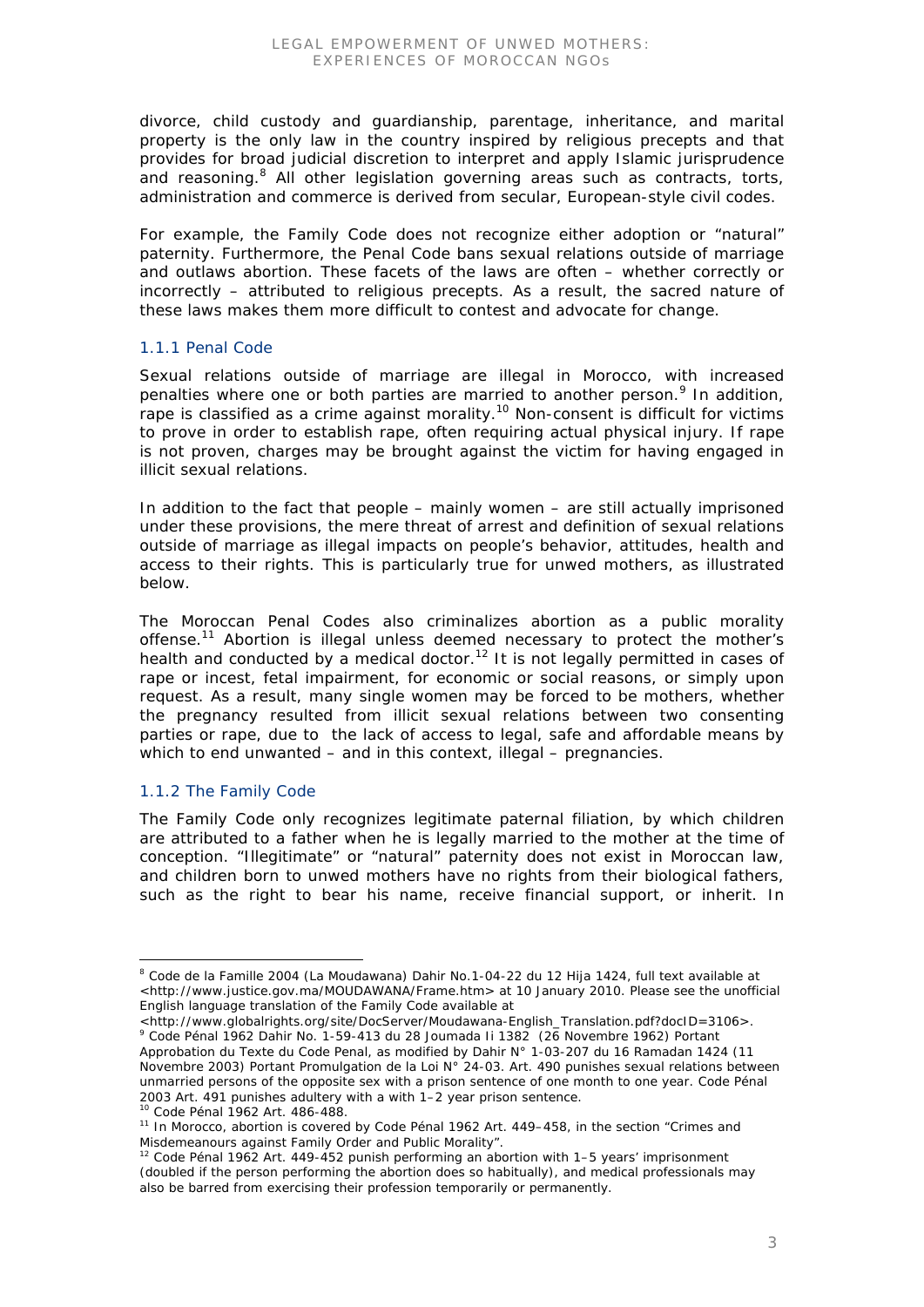contrast, mothers are legally affiliated to and responsible for their children merely by the fact of giving birth to them. $^{13}$ 

The law provides for DNA testing to establish paternity, but only to prove or contest the parentage of a child conceived during a legal marriage.<sup>14</sup> The 2004 reforms to the Family Code attribute legitimate paternity to a child conceived during the parents' "engagement period", taking steps to protect children's rights and acknowledging that in reality couples may have sexual relations before marriage. However, the law does not provide for court-ordered paternity testing of a biological father against his will upon the unwed mother's or her child's request.

As a result, the only way for children to benefit from "legitimate" paternity if their parents are not legally married is to claim that they were engaged at the time of conception. Evidence of an engagement may be required, such as photos, videos, sworn statements by family and neighbors and, most importantly, the biological father's consent to cooperate. In the case of unwed mothers, this is definitely not an assumed fact.

Finally, the fact that adoption is not legal in Morocco further limits options available to unmarried women who become pregnant.<sup>15</sup>

#### *1.1.3 Civil Status Laws and Procedures*

Another law of interest here is the Civil Status Law, which sets out all administrative procedures related to one's legal identity and civil status, including birth, marriage, divorce, and death.<sup>16</sup> Readers familiar with the French legal system will recognize the heavy bureaucracy and large amount of paperwork involved, where the smallest act in daily life requires obtaining copies of official documents on one's identity and legal status from the local Civil Status Office.

The two main procedures impacting on unwed mothers and their children relevant to this discussion are: registering a child's birth and obtaining a Family Booklet.<sup>17</sup>

First, for a child to legally exist, the birth must be registered at the Civil Status Office where s/he was born. While the previous Civil Status Law did not explicitly provide for registration of out-of-wedlock children, 2002 reforms introduced specific provisions allowing a unwed mother to register her child's birth.

Registration requires a birth attestation written by a doctor or midwife and legalized by the local authorities, as well as a copy of the parents' marriage certificate. Births must be registered within 30 days, after which time a court petition must be filed to obtain a judicial declaration of birth. Failure to register a birth within the legal limits is punishable by a  $300-1,200$  dirhams fine.<sup>18</sup>

 <sup>13</sup> *Code de la famille* 2004, Art. 142–162.

<sup>14</sup> *Code de la famille* 2004, Art. 153, 156.

<sup>15</sup> *Code de la famille* 2004, Art. 149 provides that: "Adoption has no legal value and does not result in any of the effects of legitimate filiation."

<sup>&</sup>lt;sup>16</sup> Loi de Statut Civil 2002 Loi No 37-99 relative à l'état civil, Dahir 1-02-239 du 25 rejeb 1423 (3 October 2002).

<sup>17</sup> In French, the *livret de famille,* and in Arabic, the *dftar ailli*. It is worth noting that the previous law referred to a *carnet d'état civil* in French and *hala madania* in Arabic, which translates as Civil Status Book.

 $18$  Approximately US\$40–150 as of January 2010. The legal, yet unenforced, monthly minimum wage in Morocco is approximately US\$250.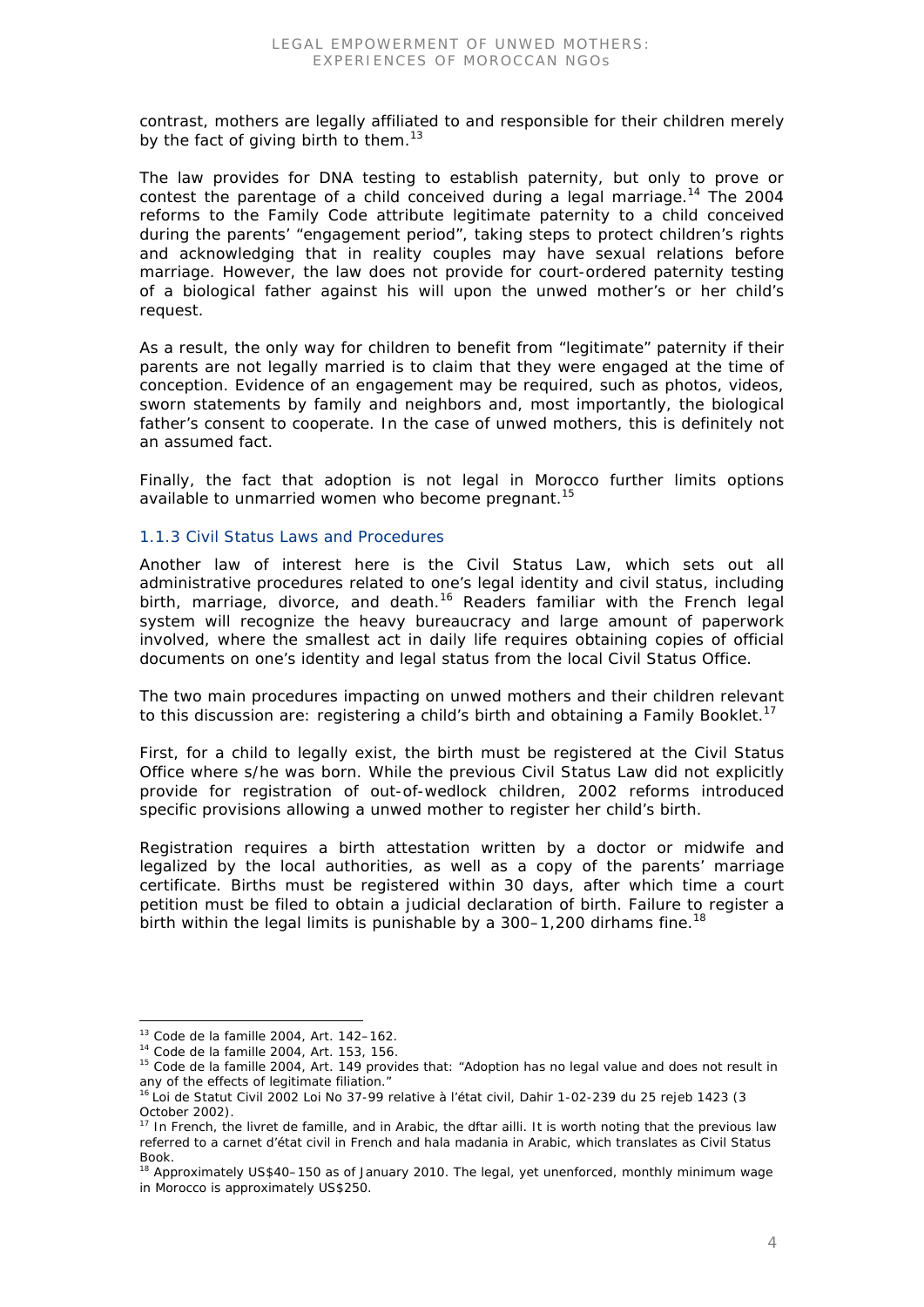Unwed mothers may register their child's birth, but must choose a first name for the child's fictional biological father that begins with *Abd*. 19 In contrast, prior to the 2002 Civil Status Law reforms, the child of a unwed mother was registered as the child of "father unknown" or "xxx."

Second, the Family Booklet is the main official document proving one's legal identity and civil status, and is of utmost importance in one's daily life. It is drafted upon marriage and contains all personal information about the Family Booklet's owner (the husband), his wife/wives, and any children born of the marriage(s).<sup>20</sup> Names, places and dates of marriage, eventual divorce, births, and deaths of each family member are recorded and, if necessary, modified later. Only one original Family Booklet is issued – in the husband's name, given to him, and deemed his property. A wife, divorced woman, widow or legal tutor may request a *legalized copy.*

The Family Booklet is the single most essential document in people's lives – it is on this basis that other official papers attesting to one's legal identity and civil status necessary to carrying out most daily acts may be obtained. The Family Booklet is required for, *inter alia*, obtaining a National Identity Card, a passport, a driver's license, free medical care and other social services, legal aid assistance in courts, and a vaccination booklet. Also, to request an official birth, marriage or residence certificate, one needs to present the Family Booklet. A consultation of Moroccan Government websites reveals no fewer than 12 official documents related to civil status that are required for certain routine activities, and for which one needs to present a Family Booklet. It is also necessary as proof of identity to be able to obtain employment, register for government literacy classes, be admitted to the hospital, start a business, purchase a home or other property based on credit, get married, open a bank account, receive money transfers, and claim inheritance rights from one's parents. Registration in a Family Booklet is generally required to enroll children in school. Without a Family Booklet, people simply do not legally exist.

Finally, it is actually illegal not to have official identity papers on one's person. People can be stopped by the police, asked to produce identity papers, questioned and imprisoned if they are not carrying them.

A central question here is whether or not unwed mothers have the legal right to obtain a Family Booklet for themselves and their children. Unwed mothers are not addressed in the law's provisions on the Family Booklet, although as mentioned above, the law does specifically allow them to register their children's births. It is worth noting that under the pre-2002 Civil Status Law, any single person, man or woman, could obtain their own Family Booklet. In contrast, the current law restricts the drafting and granting of a Family Booklet to a married man only; there are a few exceptions where his wife may obtain a copy.

In May 2009, interviews conducted by the authors with several practicing lawyers in Morocco resulted in contradictory or "I don't know" responses and thus do not help answer the question of whether or not the law actually allows unwed mothers to obtain a Family Booklet. The text of the law makes no specific provisions for unwed mothers to do so, and leads some to conclude that they do not legally have the right to obtain one. Others argue that there is a void that

 <sup>19</sup> Examples include *Abdellah* or *Abdassalam*: *Abd* means "slave of" and is followed by one of the sacred names for God.

 $20$  A person is registered in his or her own father's Family Booklet until and unless they get married, at which point they are registered in a new Family Booklet created for them and their spouse.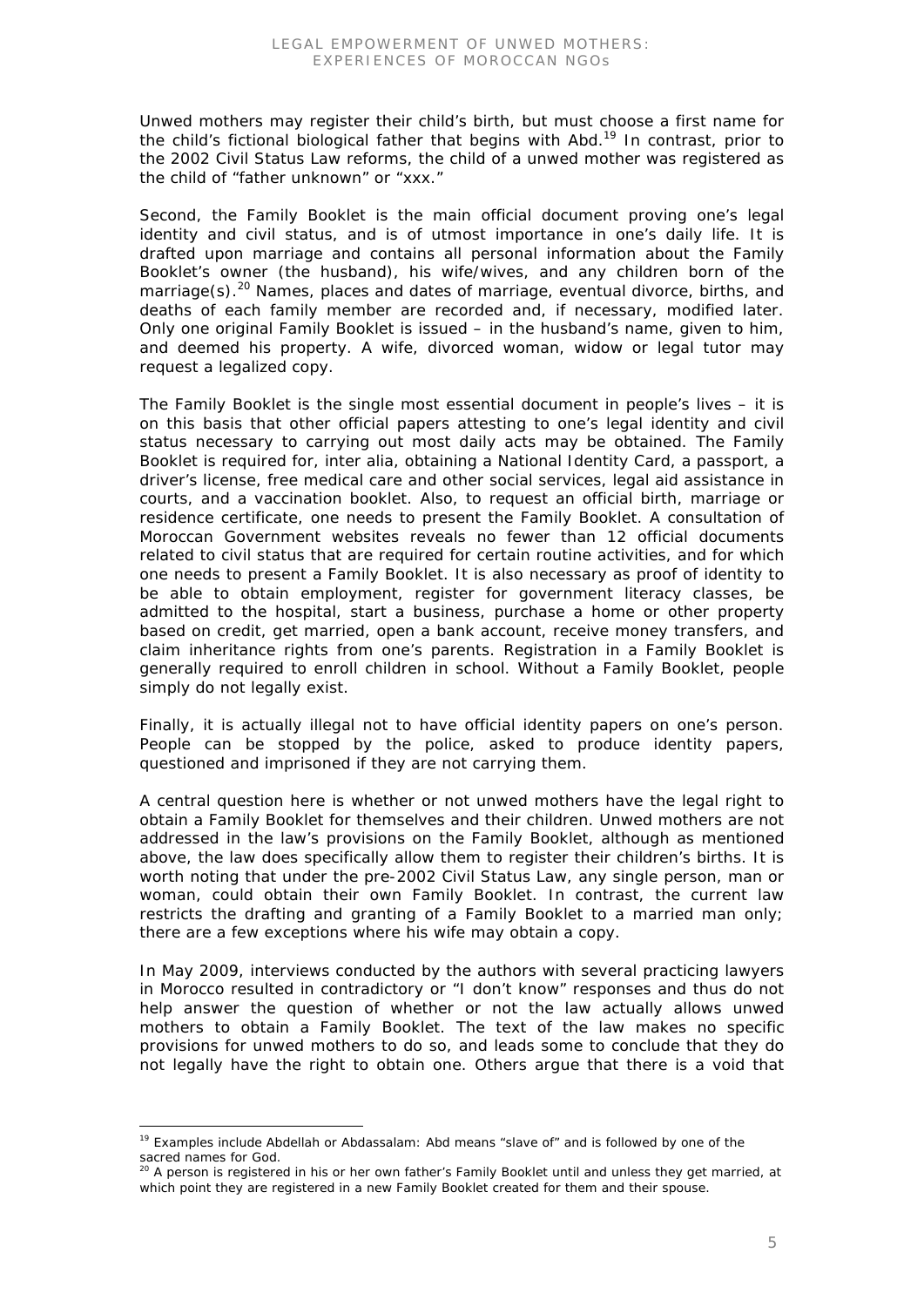invites creative and active interpretation of the law, $^{21}$  reasoning that, since this provision in the previous law was not explicitly repealed, the legal possibility for single persons to get a Family Booklet still exists.

Previous interviews conducted by local NGOs representatives with Civil Status Officers directly charged with issuing Family Booklets had yielded similarly confusing results.22 When asked whether or not unwed mothers may obtain an individual Family Booklet in their own name in which to register their children, a Civil Status Officer from one major city answered, "Unmarried mothers…now have the legal right to have a Family Booklet." In contrast, a Civil Status Officer from another town stated,

The mother of illegitimate children has no right to have a Family Booklet, because the pre-requisite for obtaining a Family Booklet is the marriage license. In the past, the mother of illegitimate children could obtain a Family Booklet so that she could have registration references and or for guardianship purposes. Now she cannot have a Family Booklet because, as I have just explained, the essential condition for obtaining one is the marriage license.<sup>23</sup>

As recently as June 2009, yet a third Civil Status Officer in a small city replied that he did not know whether or not the law allowed unwed mothers to obtain a Family Booklet. In his opinion, they cannot, and at the Civil Status Office where he presides, they do not give Family Booklets to them.<sup>24</sup>

# **1.2 Implications for setting baselines and assessing change**

It is essential that practitioners, policymakers and donors give sufficient attention to obtaining a solid picture of the legal reality in any given country as a necessary first step to any legal rights-oriented development initiative. Appropriate program objectives, measures of progress and desired results depend on establishing an accurate legal baseline from the outset, and should take into account the following possible circumstances:

- existing laws that are clearly written but not applied in reality, whether beneficial or detrimental for women's rights;
- **I** laws that are apparently discriminatory;
- **I laws that are poorly drafted and therefore unclear and open to** disparities in their interpretation and divergences in their application;
- laws that are silent on an issue and create legal voids; and
- contradictions between laws that make their respective application impossible. In a context of recent legal reforms, changes to one code may be contradictory to dispositions in another, older law that has not yet been amended to reflect or be consistent with the new law. For

<sup>&</sup>lt;sup>21</sup> Taking into consideration, however, that Moroccan authorities, operating in a civil law country and not a common law country, are charged with merely applying the law, and there are major limitations in both law and its practice, as well as in interpreting them to expand rights or to disregard those they consider unpropitious.

 $22$  UNDP and Association for the Development and Enhancement of Women, above n 3.

<sup>&</sup>lt;sup>23</sup> The Civil Status Officer interviewed objected to the term 'unwed mother', preferring to use the term 'mother of illegitimate children'. 24 In following up on an interview conducted by a practicing lawyer and member of a local NGO, this

Civil Status Officer sent a written request to the Ministry of the Interior posing the question and requesting official legal guidance. At the time this paper was submitted, he had not yet received a response.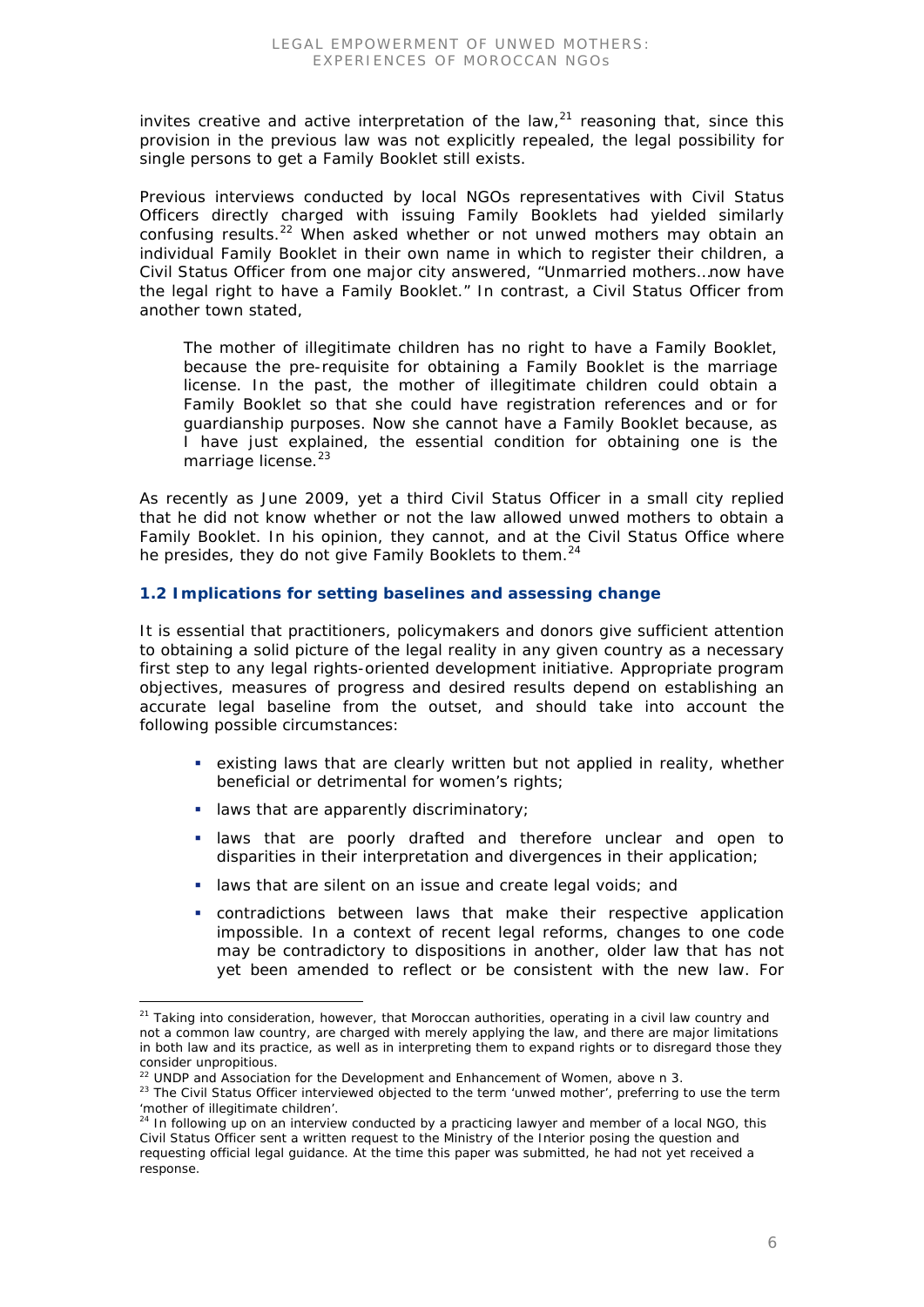example, while the Civil Status Law allows unwed mothers to register their children, the Penal Code still criminalizes sexual relations outside of marriage.

Project objectives, strategies and definitions of success will be determined according to the respective legal circumstances, This chapter discusses local NGO programs with unwed mothers, and reflects on their lessons learned that have implications on choices in measuring impact and defining success within any given legal and social context.

#### **2. Social context**

Women's status in Morocco, just as worldwide, is characterized by inequality, discrimination, economic dependence and marginalization. High illiteracy rates in particular among women, in particular in rural populations, as well as significant disparities between urban and rural areas in the availability and proximity of infrastructures, justice system personnel, education and transportation also affect women's ability to access their rights. Rural women are physically remote from public and private services, and illiteracy hinders women in general from knowing their legal rights and makes them vulnerable to misinformation and propaganda.

Of particular interest here are the policies and attitudes of control over women's bodies and sexual behavior by individual men, the family and the state. As one beneficiary of a local NGO's services stated:

Society belittles women and has the commonly held view that a woman's place is in her home, believing that a woman is born to live under the authority of her father, or her brother, and later on that of her husband. The result of this belief is that a woman remains dependent on her father's or her husband's legal documents.

The conservative legal, social and religious context surrounding women's rights and sexuality means that many issues have been considered too sensitive to address openly and directly. A major recent development in Morocco is that several topics and social phenomena previously considered taboo are increasingly debated openly, popularized through the press and cultural media, addressed by local NGO programs, and even integrated into official speeches.

# **2.1 The virginity discourse**

The legal prohibition of sexual relations outside of marriage and the importance placed on female "intactness" before marriage combined with the increasing number of single people in their late 20s and 30s, and changing social norms can and do lead to inconsistent, even contradictory reporting on sexual behavior and attitudes about female virginity.<sup>25</sup>

For example, a perusal of recent editions of national Moroccan magazines such as *TelQuel*, *Femmes du Maroc*, *Citadine* and *Ousra* reveals numerous articles describing the extent to which virginity is still important for women yet claiming that sexual relations prior to marriage are becoming increasingly frequent. Explanations for this include the increasing age of marriage, women's decreasing financial dependence on their families or a prospective husband, and the

 $25$  There is no cultural or social imperative for men to remain virgins before marriage.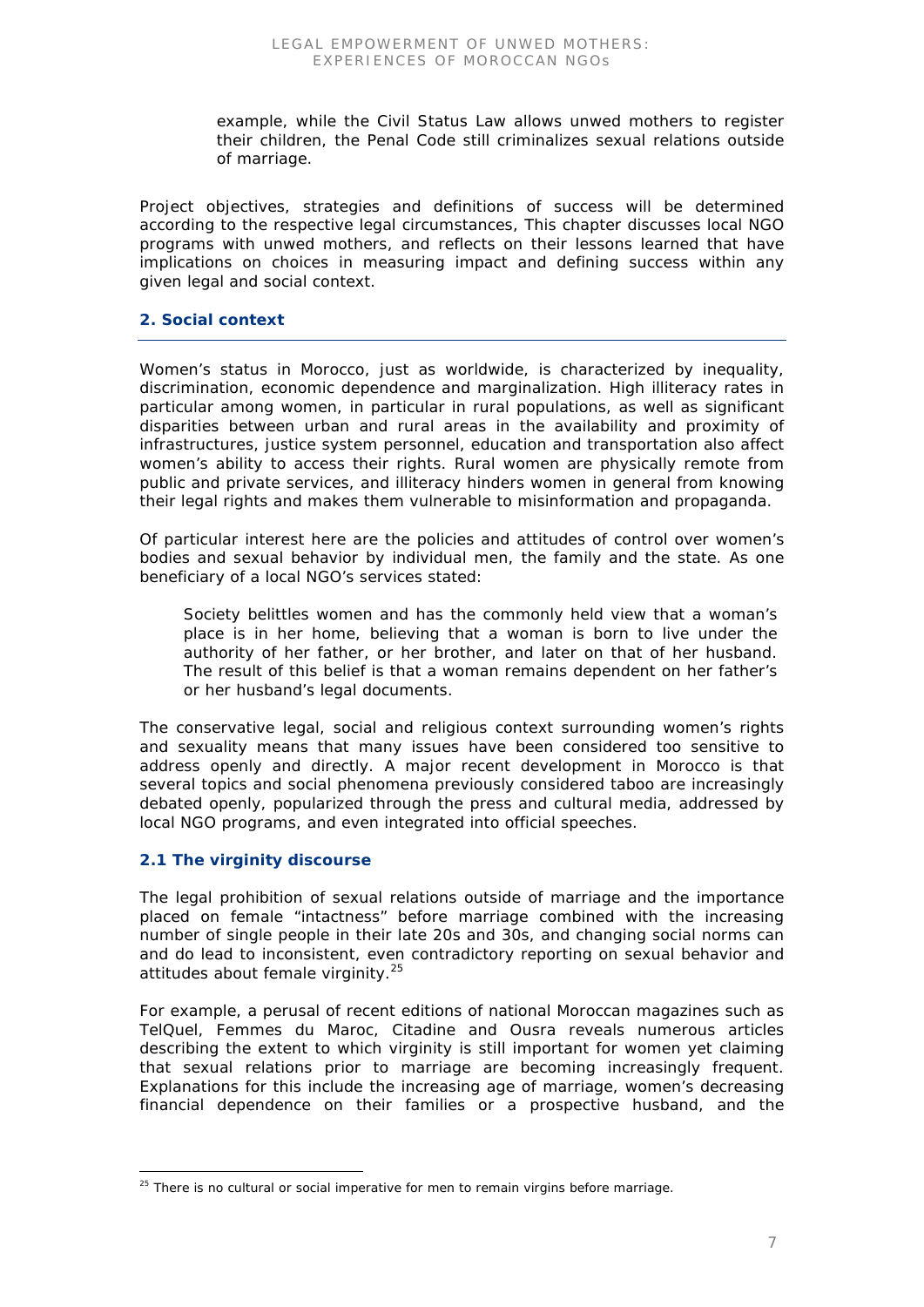possibility that one may never get married.<sup>26</sup> As one article describes it, although "arriving intact" at one's marriage is still a strong social imperative in Morocco, an increasing number of couples make alternative mutual agreements.

The lack of statistics and people's hesitation to speak openly about their own experiences make it difficult to draw an accurate picture of reality.<sup>27</sup> One survey reported that 62 percent of young Moroccans think that having a premarital sexual relationship would be complicated, the major obstacles being the reactions of their family (43 percent) and neighbors (23 percent). The same survey found that 67 percent of Moroccan men claimed to have had sexual relations before marriage, while the same percentage of Moroccan women claimed not to have.<sup>28</sup>

People will rarely openly admit that they were not virgins upon marriage, although most people will talk about how they know someone who was not. Indeed, practices such as obtaining virginity certificates or operations by gynecologists to reconstruct the hymen illustrate the extent to which some women will go to preserve appearances.

The focus on technical virginity has implications for knowledge on sexuality and reproductive and sexual health. A recent survey found that 68 percent of Moroccans have never received any sexual education, and that 31.5 percent think that such education is harmful for children.<sup>29</sup> Typically, false stories and rumors circulate on sexuality in communities.

In addition, one article suggests that less that half of young couples in Morocco use some form of contraception<sup>30</sup> although the lack of comprehensive surveys and taboos surrounding the topic make it difficult to assess. Moreover, official government policy treats contraceptive use as a family planning method to space pregnancies within the context of marriage only, rather than as a form of birth control for unmarried couples. As a result, awareness-raising campaigns are not designed to target unmarried couples, who may lack sufficient knowledge about safe sex practices and may be hesitant to seek out advice and contraception from pharmacists, doctors or public health clinics.

It is within these legal and social contexts that women in Morocco may be unwed mothers for a variety of reasons – from sexual relations with a boyfriend based on promises of marriage to rape of domestic workers by their employers. These contexts also have implications for how unwed mothers view themselves, and for how they are treated by their family, society and the state.

The next sections describe the behavior of different actors and their attitudes toward unwed mothers in Morocco, with a particular focus on establishing a baseline on which to assess changes in the communities assisted by the local NGOs of interest. Personal, familial, social and administrative obstacles identified below all have implications for programs designed to promote the empowerment of unwed mothers in Morocco.

<sup>&</sup>lt;sup>26</sup> N Lamlili, 'Virginité. Est-ce encore un tabou?', Tel Quel (28 July 2007) <http://www.telquelonline.com/284/couverture\_284> at 10 January 2010.

<sup>27</sup> J Mdidech, 'Relations sexuelles avant le mariage, les jeunes en parlent', La Vie Eco (6 May 2007) <http://www.bladi.net/12617-relations-sexuelles-mariage-jeunes.html> at 10 January 2010.

<sup>28</sup> Survey conducted by *L'Economiste* as reported in Lamlili, above n 26.

 $29$  Ibid.

<sup>30</sup> Mdidech, above n 27.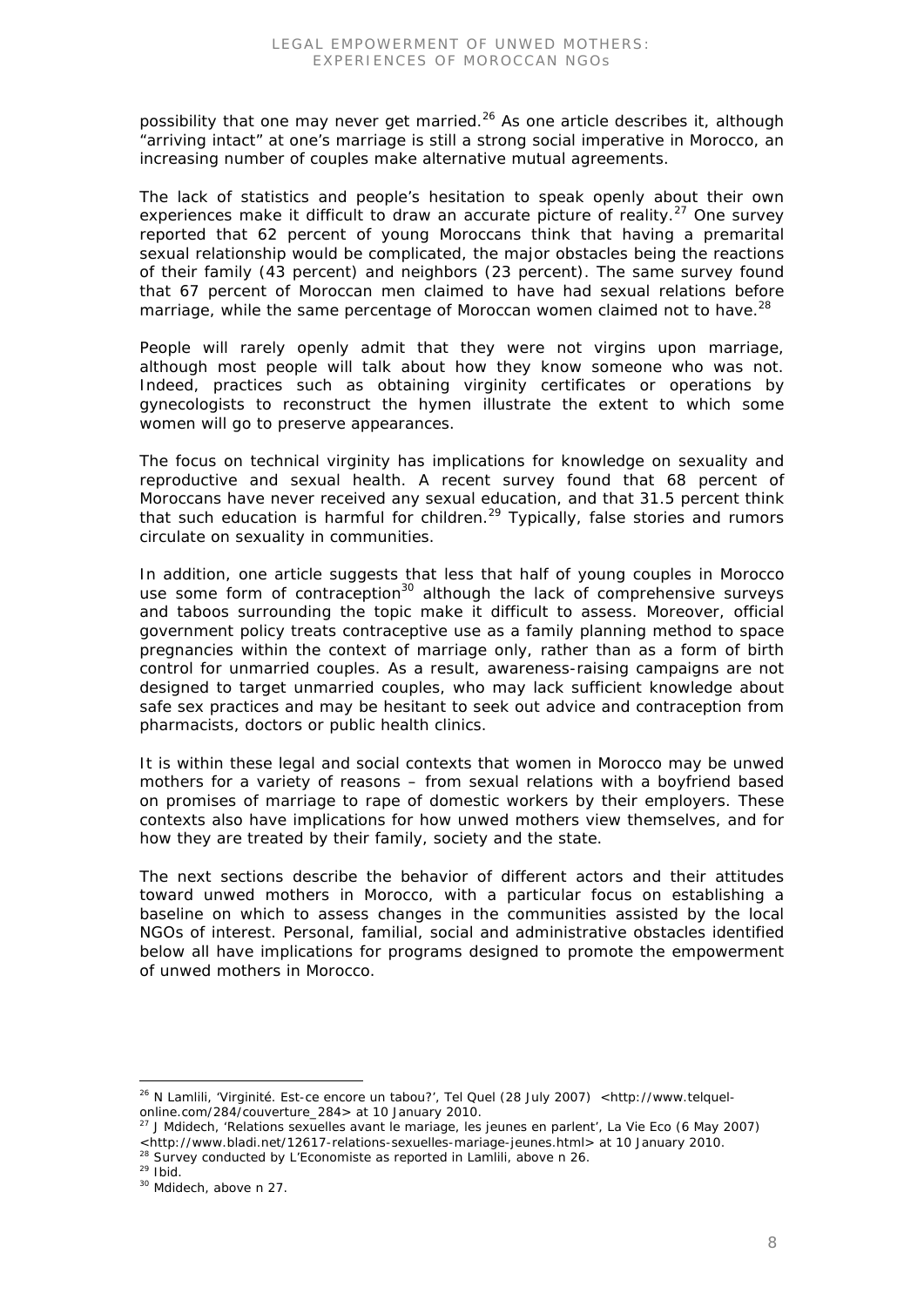# **2.2 Unwed mothers**

#### *2.2.1 Description*

Unwed mothers frequently isolate themselves from friends and family out of shame and fear, or are actively ostracized and abandoned by them once their pregnancy is discovered. Also, many are unemployed, either because they have been fired or have resigned to avoid scandal at the workplace, or to give birth. Those who flee from their family homes may move far away where they are without connections or a social network, placed at risk of homelessness and turning to sex work. Considered by many as criminals who deserve their fate, unwed mothers are thus frequently without social or financial resources to support themselves and their children.

Unwed mothers who approach local NGOs usually request financial and material assistance in raising and supporting their children. They also ask for help officially registering a verbal marriage, obtaining housing and medical care, and enrolling their children in school. Many ask the NGO to facilitate employment for them, fearing that employers will refuse to hire them if they discover that they are unwed mothers.

Others who have abandoned their children at birth ask for the NGO's help in regaining custody. One result of society's marginalization of unwed mothers is that – with no support from the state, families, employers or the children's fathers – unwed mothers may abandon their children.

Finally, unwed mothers also ask NGOs to help them register their children's birth and obtain Family Booklets. They describe how persons who lack Family Status Booklets are considered non-existent and how they feel as though they are not full citizens. They see themselves as societal outcasts, deprived of their rights, often feeling inferior without an identity.

#### *2.2.2 Obstacles to unwed mothers seeking out NGO services*

Personal obstacles to soliciting assistance from local NGOs include the difficulty unwed mothers frequently have in breaking the silence surrounding their situations and speaking openly about their problems. A unwed mother may be reluctant to seek out the services of an NGO located in the neighborhood where she lives for fear of public knowledge of her situation. She may well prefer to solicit help from an NGO in a distant neighborhood where people do not know her.

At times, unwed mothers first come to ask for advice "on behalf of a friend" until they are convinced of the NGO's credibility and trustworthiness and only then admit that they are seeking assistance for themselves. Such hesitation is fueled by reports by unwed mothers who feel they are "interrogated" and "judged" when they have approached NGOs for help, as well as by a case widely reported in the newspapers in 2003 where local NGO staff were prosecuted for trafficking in children born to unwed mothers.

# *2.2.3 Family reactions and treatment*

Typically, a unwed mother's family will reject her once they learn of her pregnancy. Several local NGOs even describe violent treatment of such women by their families. While individual family members may secretly help her, often she will be forced out of the household to live with another relative or friend, or in a brothel.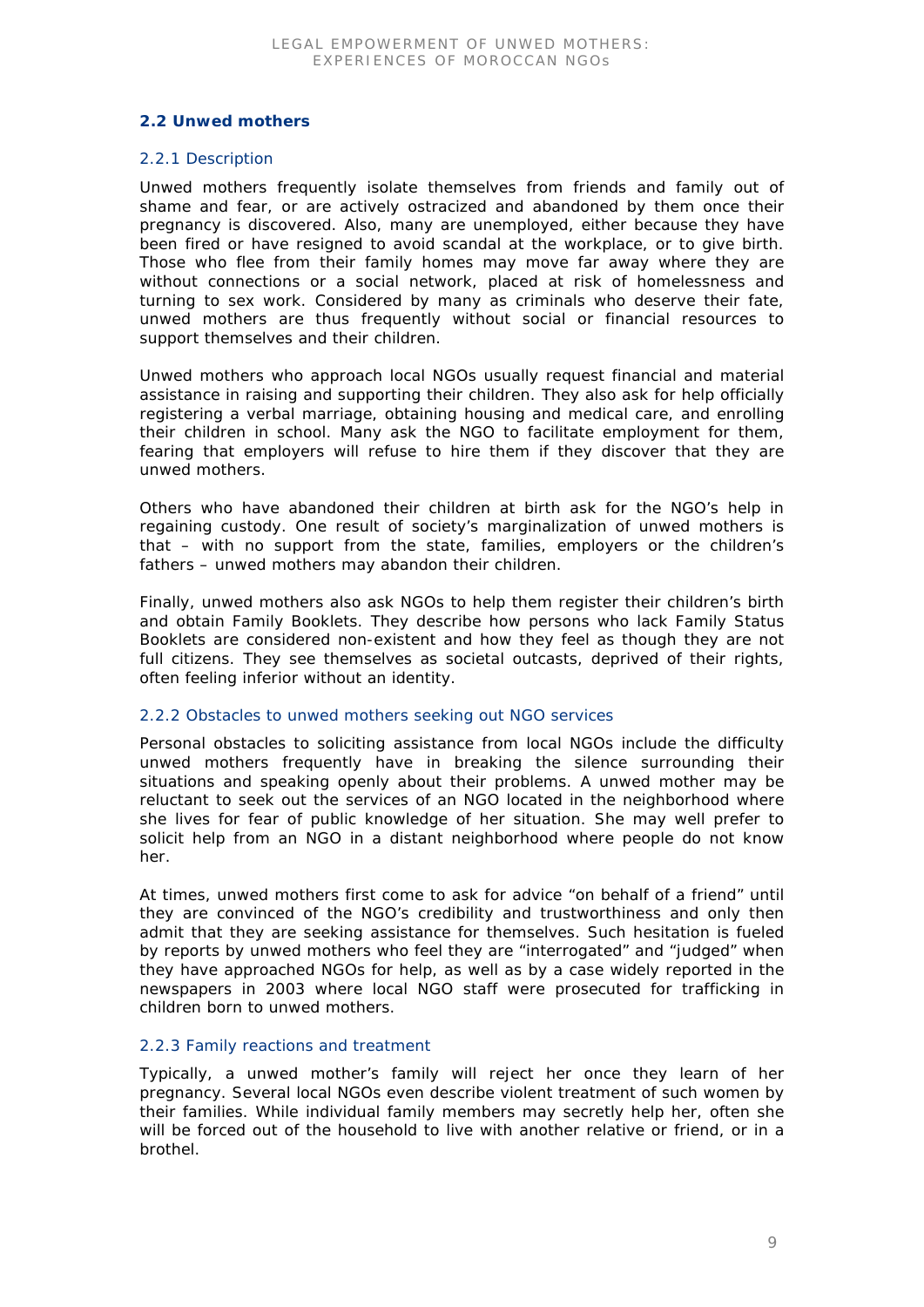Anecdotal evidence from local NGOs suggests that in rare instances where the family accepts the situation, the unwed mother works to provide an income to support herself and her child. Acceptance is also reported to be more likely in families where there are no brothers pressured to defend the family honor who would force her to leave home or whose violent behavior causes her to flee.

Similarly, the biological father usually denies having had a sexual relationship with the unwed mother. He and his family may even deny knowing her, even when the relationship may be common knowledge in the community. Even in cases of *ourfi <sup>31</sup>* marriages, where the couple is considered married by their families and community, but does not have official paperwork to prove the marriage, sometimes the child's father and his family deny that the woman is his common law wife or that the child is his. They will accordingly refuse to acknowledge the child's existence and refuse to register the child's birth or obtain a Family Booklet.

#### **2.3 Attitudes and behavior of relevant institutions towards unwed mothers**

#### *2.3.1 Hospitals and health personnel*

Frequent reports from local NGOs as well as the few published studies on unwed mothers in Morocco describe verbal abuse, insults and humiliation inflicted on unwed mothers by hospital personnel and health professionals, as well as corruption practiced by these persons.<sup>32</sup>,<sup>33</sup> Women who go to hospitals to give birth without a husband accompanying them or official proof of marriage are frequently interrogated by hospital staff to determine if they are legally married or not.

In addition, unwed mothers who do not request a birth attestation from the hospital where the child was born at the time of birth frequently encounter difficulties obtaining this attestation from the hospital later on.

#### *2.3.2 Police*

When hospital staff suspect that a pregnant woman who has come to give birth is unmarried, they often alert the police, who go to the hospital to question her. If they determine that she is in fact a unwed mother, police in rural areas particularly often then arrest her and launch a criminal prosecution of her for illicit sexual relations. In major cities, however, one study $34$  and reports from local NGOs indicate that police interventions at hospitals are increasingly limited to preventing child abandonment, verifying the mother's identity, and ensuring registration of the child's birth.

One woman – the daughter of a unwed mother and without any identity papers – describes how whenever she travels to visit her family in another city, she is terrified when gendarmes stop the bus, for fear that they will ask her to present her identity papers.

34 Haut Commissariat au Plan, above n 32.

 <sup>31</sup> These marriages, concluded orally with the reading of the *Fatiha* and in the absence of a written marriage contract, are no longer recognized as valid after the 2004 Family Law reforms. 32 Haut Commissariat au Plan, Direction régionale du Grand Casablanca, *Etude sur les mères* 

*célibataires et les enfants nés hors mariage dans la Wilaya de Casablanca* (2002).

 $33$  Some corruption practices include asking for bribes in order to provide basic hospital services, minimal medical care, or even hospital admission. This is relatively widespread and standard, but unwed mothers are impacted more than other people by such practices, because their illegal status makes them particularly vulnerable to such extortion and their disadvantaged economic status means that they have fewer means to pay such bribes.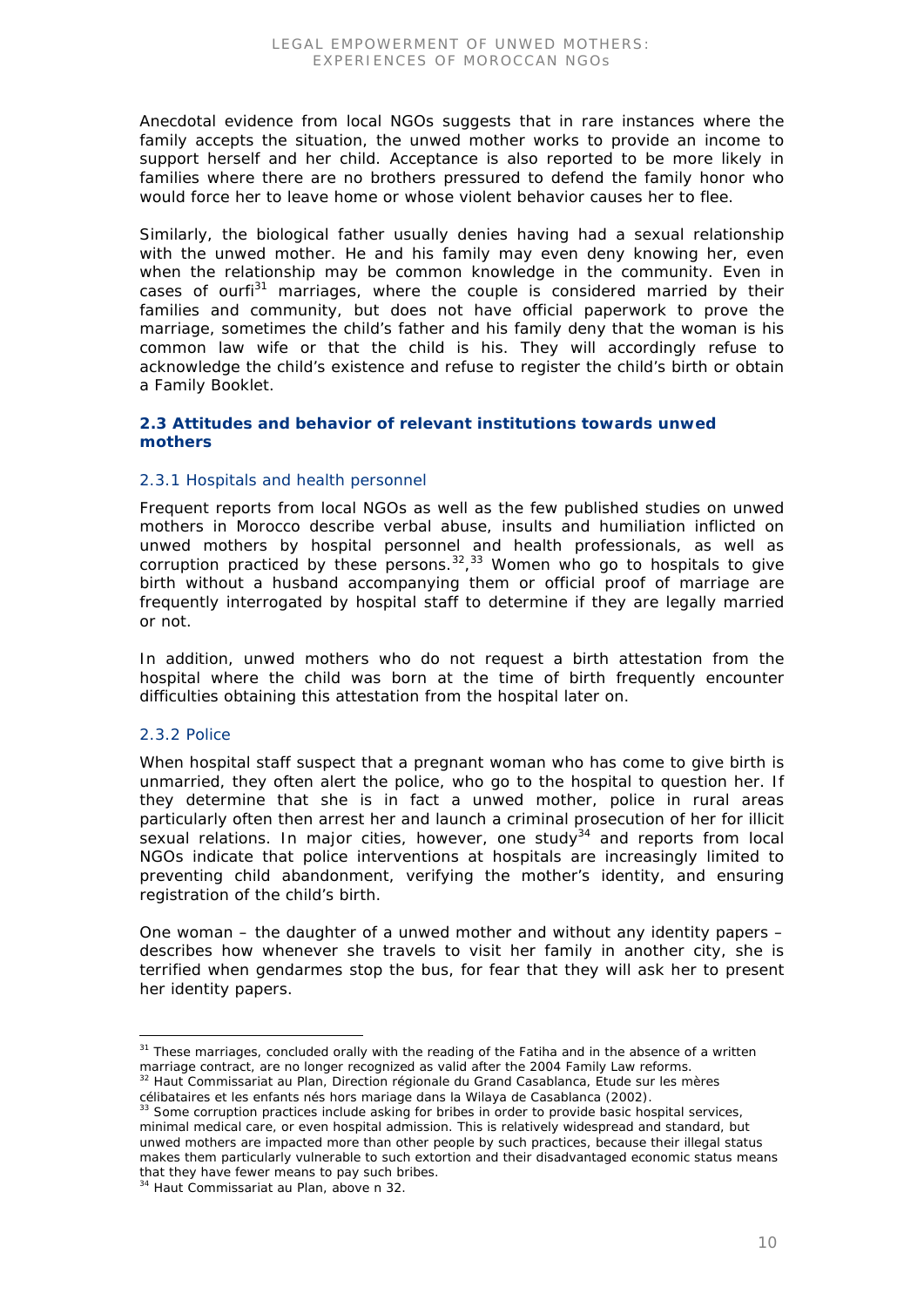Local NGOs in different cities also report that police tend to keep unwed mothers under close surveillance, monitoring and filing reports on their movements. It is not clear if this is with the aim of being able to arrest the unwed mothers should they break the law, or to harass, threaten or blackmail them should they "step out of line".

# *2.3.3 Civil Status Authorities*

This social and legal context also influences how unwed mothers are received and treated at the Civil Status Office, where local administrative authorities (Civil Status Officers and other public civil servant support staff) provide citizens with official civil status documents, such as birth registrations, Family Booklets, marriage certificates, and other identity papers. One unwed mother felt that women in general are marginalized and "treated like insects when they go to a public administration office."

These four NGOs all describe how unwed mothers are humiliated at the Civil Status Office, and are the target of insults and inappropriate behavior by the civil servants working there.

In addition, unwed mothers are also frequently the targets of extortion for bribes by local civil status authorities. One woman explains her experience obtaining a Family Booklet:

I am an unmarried mother with two children. I wanted to register my children in a Family Booklet and I was confronted with a very disdainful attitude from civil servants who put all sorts of obstacles in my way to discourage me. I kept on insisting on my desire to get this legal document and refused to bribe anyone. But after some months I came to the conclusion that there was no other way I could obtain a Family Booklet and that my children would suffer as a result. I therefore decided to give a very important sum of money to a civil servant, who then took care of all of the procedures, and now I have a Family Booklet.

A third reaction of local authorities to unwed mothers seeking official documentation is to launch criminal prosecutions against them, even when the mothers have approached the authorities to obtain assistance. One local NGO describes cases of unwed mothers who filed civil court cases to obtain their rights – for a paternity declaration or financial maintenance from the biological father – and instead were deemed to have confessed to sexual relations outside of marriage and were arrested.

In one town known for its brothels, the situation of unwed mothers is exacerbated by the fact that the authorities presume that all unwed mothers are sex workers and thus mistreat them. Similarly, a local NGO in this town describes how some residents do not support and even oppose its work because they consider that by working with unwed mothers, the NGO is encouraging prostitution.

In 2003, in a series of focus groups conducted by five local Moroccan NGOs with 93 different female heads of household<sup>35</sup> (not just unwed mothers but also married, divorced, widowed, abandoned, and separated women), not one was able to obtain a Family Booklet themselves without any assistance from a third party.<sup>36</sup> As this figure includes divorced, widowed and other women who, unlike

 $35$  UNDP and the Association for the Development and Enhancement of Women, above n 3.

<sup>&</sup>lt;sup>36</sup> Assistance in obtaining the Family Booklet was provided by local NGOs, high-ranking civil servants to whom the women paid bribes, relatives who were civil servants and worked in the relevant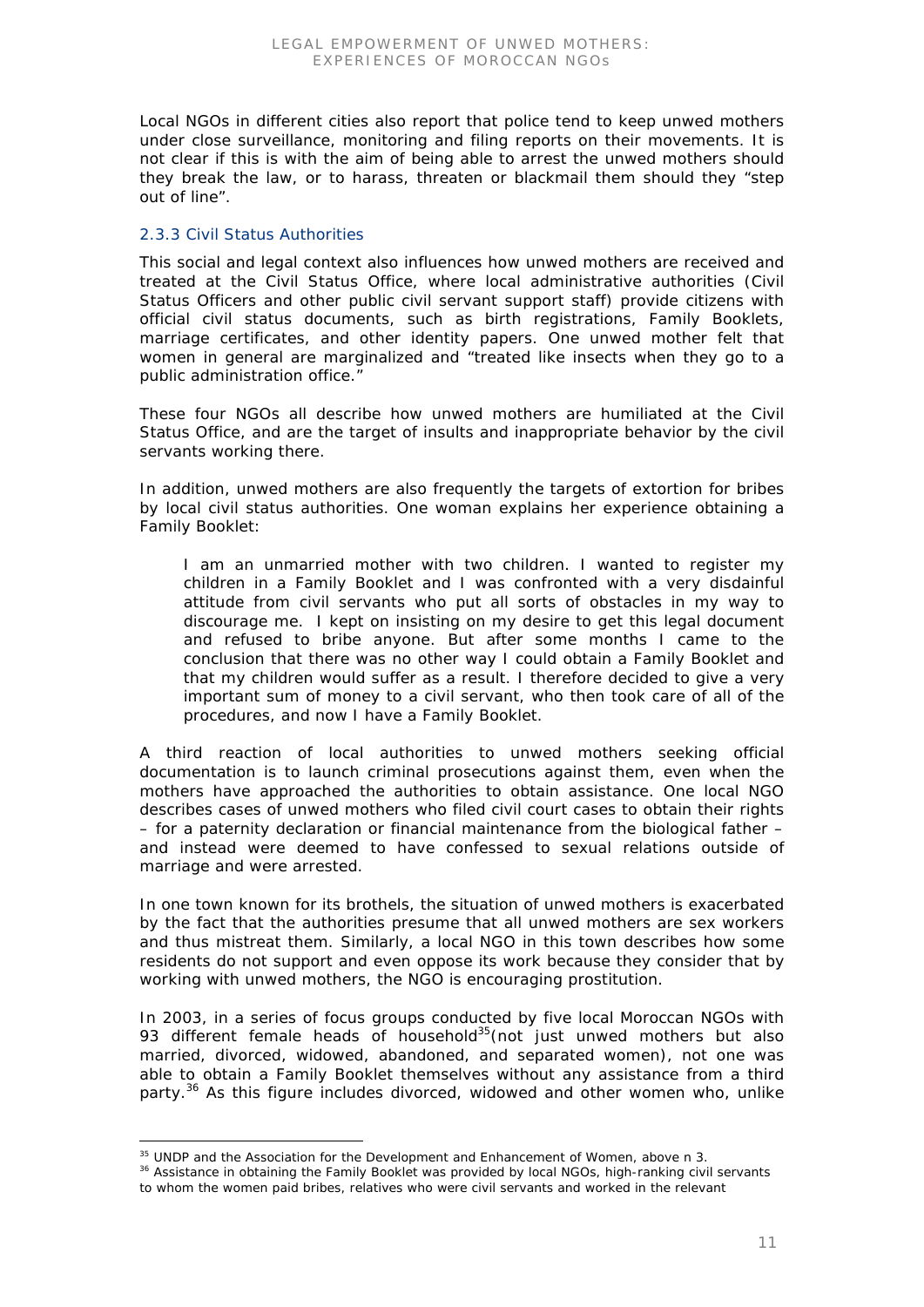unwed mothers, actually had the legal right to obtain a copy of the Family Booklet, one can only presume that unwed mothers faced even more resistance and difficulties than other women due to their illegal status and lack of legal provisions guaranteeing their right to obtain a Family Booklet.

# **2.4 Do unwed mothers use the law in their favor?**

Most unwed mothers who seek out local NGO assistance are not aware of their legal rights under Moroccan law, and consequently do not take steps to access them.

One common assumption in law-and-development discourse is that "knowledge is power". Even the unwed mothers who know their rights are frequently unwilling or unable to claim their rights, due to the above-described personal, familial, social and administrative obstacles. Although unwed mothers have had the clear legal right to register their children's births since 2002, such obstacles dissuade them from using the law in their favor.

Unwed mothers cite numerous reasons for not registering their children or attempting to obtain a Family Booklet even when aware of their legal rights,

In order to file a complete application to register a child's birth or request a Family Booklet, a host of official identity documents including the parents' birth certificates must be sought from the local administration at the person's birthplace. If this is in a remote town or village, people must travel long distances to obtain the necessary documents.

Lack of local administrative offices in one's place of residence, especially in remote rural areas and even in some medium-size towns also means that people frequently need to travel to another town to obtain official documents.

Unwed mothers often cannot travel to obtain such documents due to prohibitive transportation costs, time limitations and constraints on women traveling alone.

 Another deterrent to registering children and obtaining a Family Booklet is the high costs of gathering and obtaining all of the necessary administrative documents to complete the application. In addition to travel expenses, application fees – 50 Moroccan dirhams (approximately US\$6) – are also prohibitive for many women without resources.

In addition to the intimidation and fear of criminal prosecution that characterize unwed mothers' interaction with administrative and police authorities, bribery and corruption dissuade many of them from attempting to exercise their rights. They describe how civil servants may take advantage of women's ignorance, blackmail unwed mothers, and exploit their vulnerability by asking them for large sums of money.<sup>37</sup>

-

administration, or intermediaries specialized in facilitating interactions with the administration who charged the women enormous fees for their services.

<sup>&</sup>lt;sup>37</sup> Seventy-six percent of acts of corruption in the Ministry of Interior services relate to obtaining an administrative document or an authorization; a right guaranteed to the citizen by law. The services under this Ministry were perceived as among the most corrupt and with the highest indicators of nontransparency: 41 percent of people having had contact with the *moquaddem* (civil status officers) in 2000 admitted to making an illicit payment to them either to have the law applied or circumvent it. Transparency Maroc, *La corruption au Maroc: Synthèse des résultants des enquêtes d'intégrité* (2002).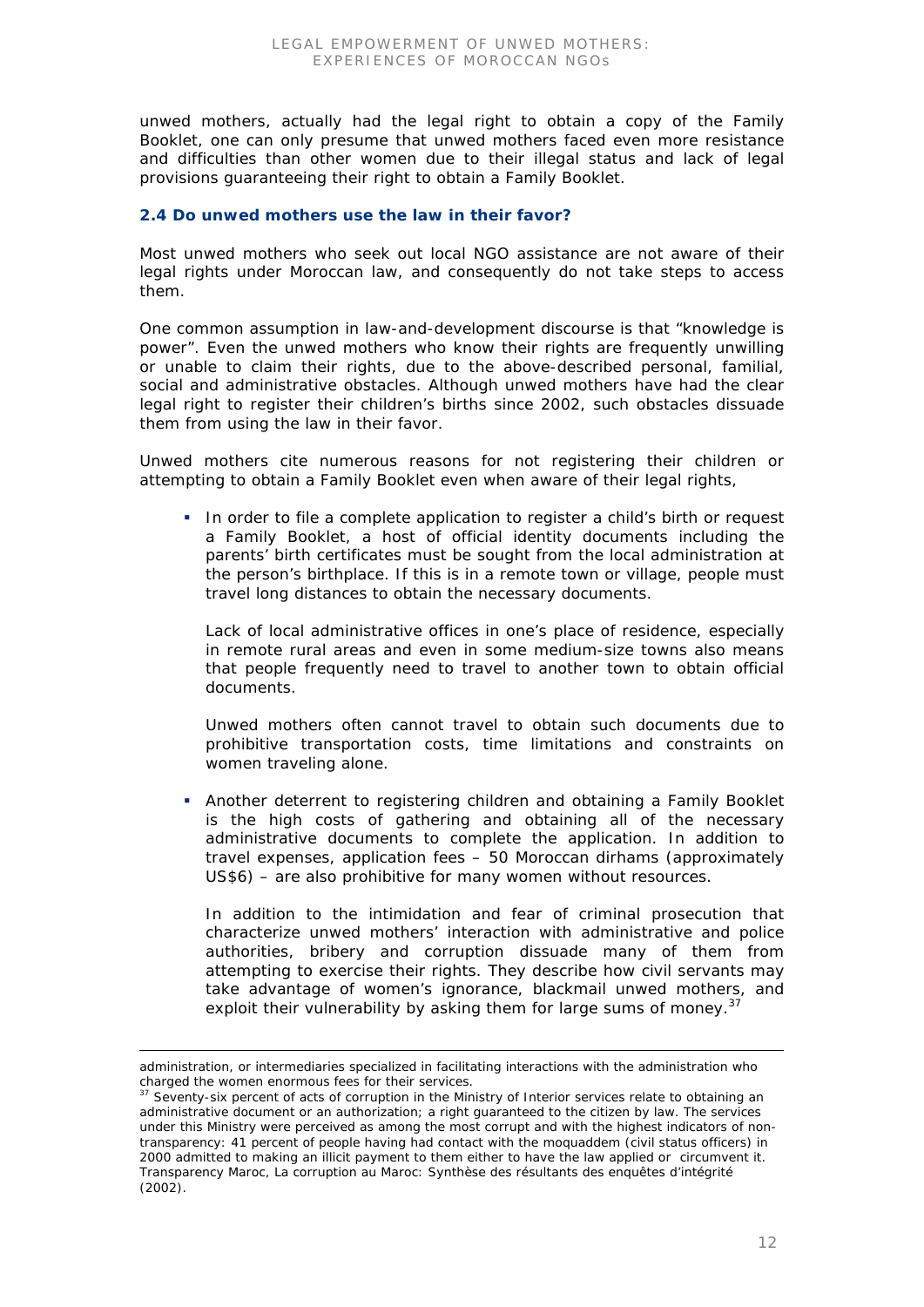The procedures for registering children and obtaining a Family Booklet are also extremely complicated and difficult to understand, and require an inordinate amount of official paperwork that is frequently impossible to obtain. Many women simply lack the official paperwork necessary to register the child's birth or obtain a Family Booklet. The Civil Status Office requires a legalized birth certificate in order to register a birth in the State Birth Registry. In order to obtain this certificate, one must have a letter from a doctor or midwife attesting to the birth. However, unwed mothers frequently give birth privately and do not dare go to a hospital, clinic or a medical professional for fear of being reported to the police or out of shame. Without this letter from a medical professional attesting to the birth, they cannot get a legalized birth certificate from the local administrative authorities, and thus cannot register their child at the Civil Status Office.

In addition, parents need copies of their own birth certificates as part of the file to register their child. Unwed mothers often hide or are estranged from their own families, and thus may be unable to contact them in order to obtain the necessary documents (e.g. she may be registered in her father's Family Booklet, which she needs in order to get her own official identity and civil status papers).

• Furthermore, the vagueness of the laws and procedures opens them up to different interpretations and abuse of power by authorities.

The lengthy and time-consuming nature of the procedures also discourages many women from registering their children and attempting to obtain a Family Booklet. For example, seven unwed mothers from a major city in southern Morocco said they gave up after trying more than five times to obtain their Family Booklets.

 Finally, in ethnically Amazigh regions of Morocco, the Tamazight language is more frequently spoken within the family and women in particular will speak only the local Tamazight dialect, while Arabic is the official language for all administrative purposes. This language barrier often prevents women from seeking official documents or accessing the justice system.

While these obstacles to claiming one's rights can impact on all people generally, they affect women disproportionately and unwed mothers even more so. Many administrative procedures in Morocco are facilitated through social networks. While men have more personal connections in the public sphere and therefore have a wider network of people when interacting with the administration, women lack these types of connections; unwed mothers in particular are completely ostracized and excluded from their family and society, and therefore have no support network when dealing with the administration.

# **3. Indications of progress of local NGO programs on unwed mothers' rights**

This section examines the initiatives of local NGOs to promote women's empowerment in Morocco. More specifically, it focuses on the four NGOs of interest located in different regions across the country – the northwest, Middle Atlas, southwest and south central – which are devoted to women's rights and empowerment. Linked nationally in partnership with Global Rights, an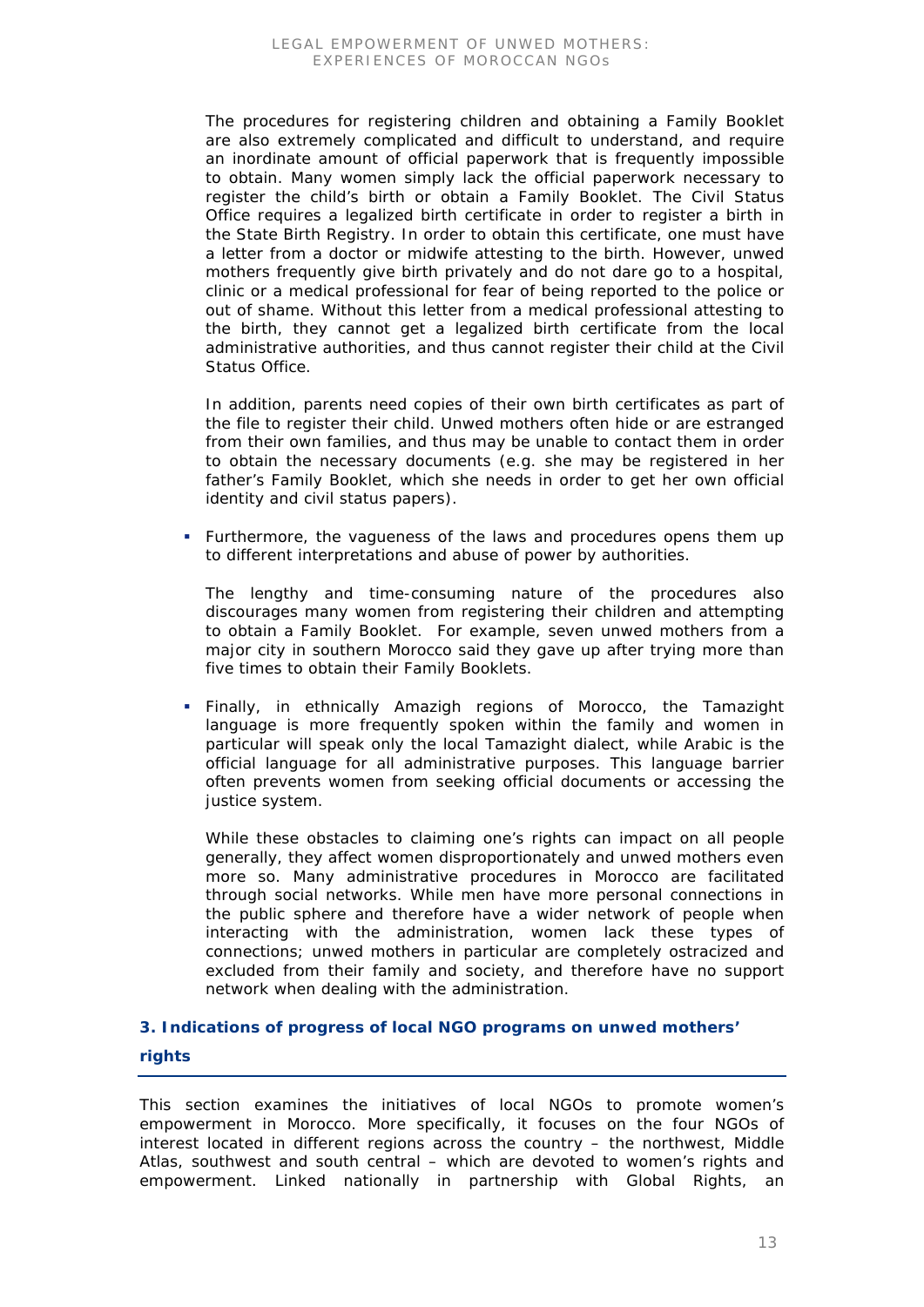international human rights capacity-building organization, the local NGOs implement grassroots-level human and legal rights education and court accompaniment programs primarily for illiterate women in their respective communities. In addition to these collaborative projects with Global Rights, the NGOs (all youth-led organizations created three to six years ago) also implement literacy, health awareness, professional training and income-generation programs for women.

While there are a handful of NGOs helping unwed mothers in several major cities in Morocco, none of the four NGOs specifically targets unwed mothers; rather, they are included in their women's rights programs together with other beneficiaries. These NGOs implement peer education programs and include unwed mothers in their governance structures and as legal rights education facilitators. They contrast their work with that of religious charitable institutions that allocate financial assistance.

Given the prevailing social and cultural contexts, these NGOs prioritize promoting equality and non-discrimination between unwed mothers and other women. They encourage experience sharing between them in order to create an atmosphere of solidarity and mutual assistance.

# **3.1 Grassroots-level human and legal rights education**

Since the early to mid-2000s, these four local NGOs have been leading members of a group of local organizations from across the country, which, in collaboration with Global Rights, designed and currently implements a widespread grassrootslevel program of human and legal rights education for primarily illiterate women from traditionally underserved and marginalized populations.

This broad-based, long-term initiative includes: participatory drafting of an Arabic language facilitator's manual with 74 two-hour program sessions on diverse human and legal rights topics; intensive training and ongoing peer evaluation of hundreds of local NGO members – primarily young women – as program facilitators; and implementation of the program by network member NGOs with tens of thousands of women participants in different areas across Morocco. Based on in-depth consultations with the participants, the program was expanded to contain additional themes identified by the women themselves. The program does not limit itself to providing mere information about the laws, but uses a participatory methodology appropriate for developing individual capacities to defend one's rights and building group skills for advocacy and social change.

# *3.1.1 Indications of progress on unwed mothers*

This program also enables unwed mothers to break the silence and speak out about their lives. In 2002, unwed mothers participated actively with other women beneficiaries to revise the first draft of the program manual, suggesting modifications and additions related specifically to sessions on the rights of unwed mothers. They also proposed new topics of interest to them for the program. As a result, the second version of the Manual, published in 2004,<sup>38</sup> contains a session on procedures for obtaining a Family Booklet as well as field visits to Civil Status Offices, hospitals and the police, all of which also benefit other women.

Unwed mothers also concretely profit from the legal information in the specific program session on their rights, which explains the procedures for registering a child's birth and applying for a Family Booklet. In one example in south- central

 <sup>38</sup> The *Arabic Language Manual* and *English Summary* can be downloaded in PDF format from <www.globalrights.org>.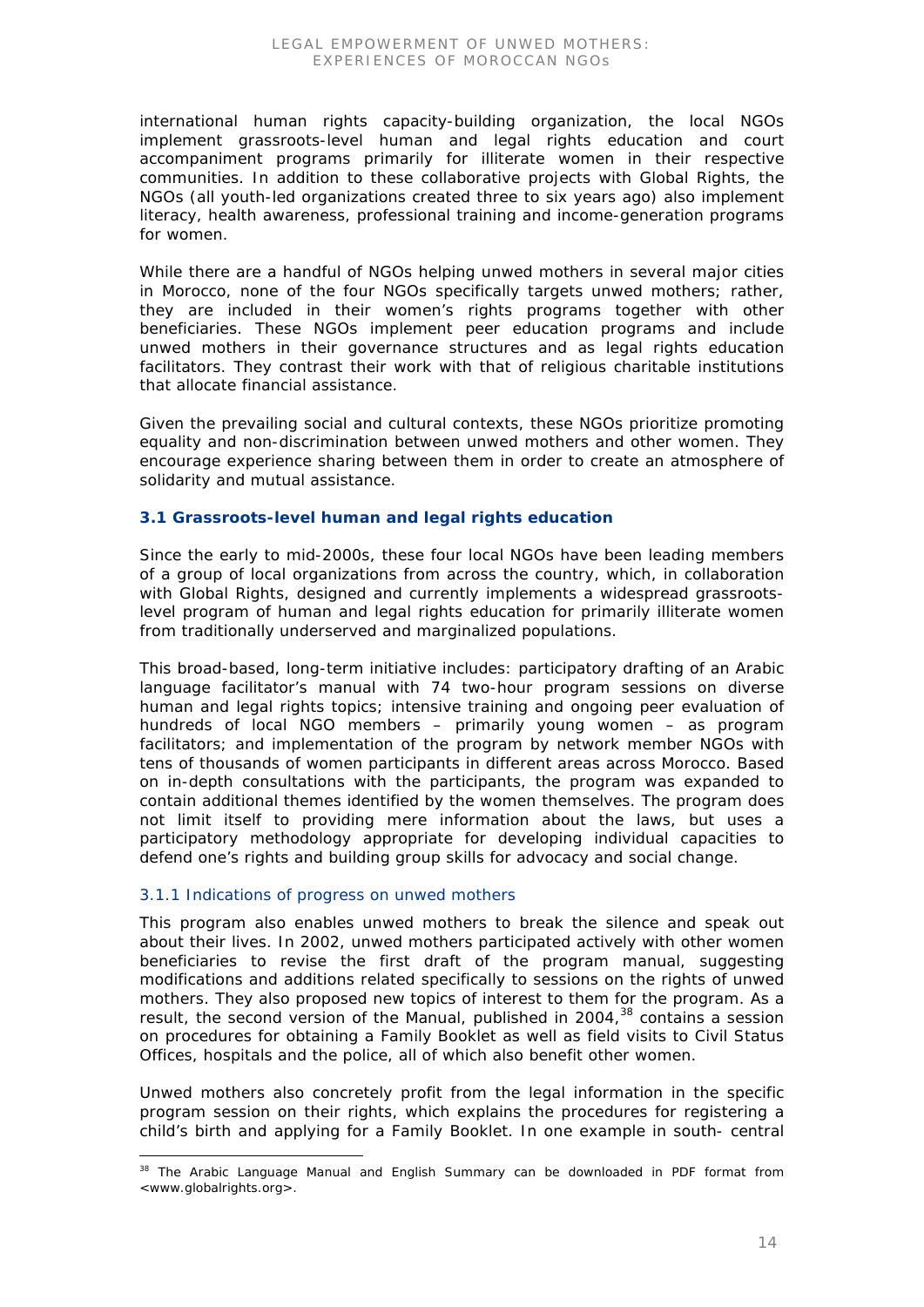Morocco, two rural, unwed mothers participated in an education session on the procedures for registering children out of wedlock. Afterwards, they approached the facilitator, who directed them to the NGO court accompaniment services. As a result, both women went on to file court cases and obtain judicial birth declarations for their previously unregistered children.

An integral part of the human and legal rights education program includes group field trips to local public institutions responsible for women's rights – such as the police station, Civil Status Office and courthouse – during which women meet and hold question and answer sessions with relevant personnel.

In field visits to Civil Status Offices, women learn about services offered, papers necessary for different applications and files, and procedures to follow. They also become familiar with the offices, and make contact and form relationships with the staff that then allow them to return to the Civil Status Offices for assistance. Unwed mothers actively ask questions during these field visits, including on procedures for registering children and obtaining a Family Booklet. Local NGOs also report how these field visits demystify the local public administrations and make them a less intimidating and threatening place for women.

In the four NGO experiences described here, unwed mothers also formed independent discussion, peer education and support groups among themselves to share their experiences and collectively analyze them. In one medium-sized town in particular, the unwed mothers who participated in the program decided to create their own NGO just for unwed mothers.

# *3.1.2 Indications of progress on other program participants*

Similarly, NGOs describe the impact that participating in the legal and human rights education program has on other program participants, as a result of unwed mothers' presence in the groups as well as the specific program sessions on unwed mothers' rights. They mention how attitudes of rejection towards unwed mothers were replaced with sympathy and support. On a larger scale, as a result of the program, there was a shift from the consensus of silence around the issue of unwed mothers to a shared vision of participants that unwed motherhood is a social reality that must be addressed.

As one NGO described it, the other women "started behaving normally towards the unwed mothers and stopped marginalizing them".

# *3.1.3 Indications of progress on implementing NGOs' capacities*

Implementing the group legal and human rights education program increases demand for the NGOs' other services. Education sessions not only provide a context where women learn about their legal rights, but also a safe space to encourage them to develop trust in the NGO and later seek out its direct services to address their individual legal problems.

NGOs also emphasize the advantages of implementing such a program from the creation of their organization, advantages that are not merely limited to providing a space where women learn about their rights. These sessions also create opportunities for implementing NGOs to learn more about women's perspectives and realities. By listening to women participants during program sessions, local NGOs can continually design and adapt their programming to effectively address women's concerns.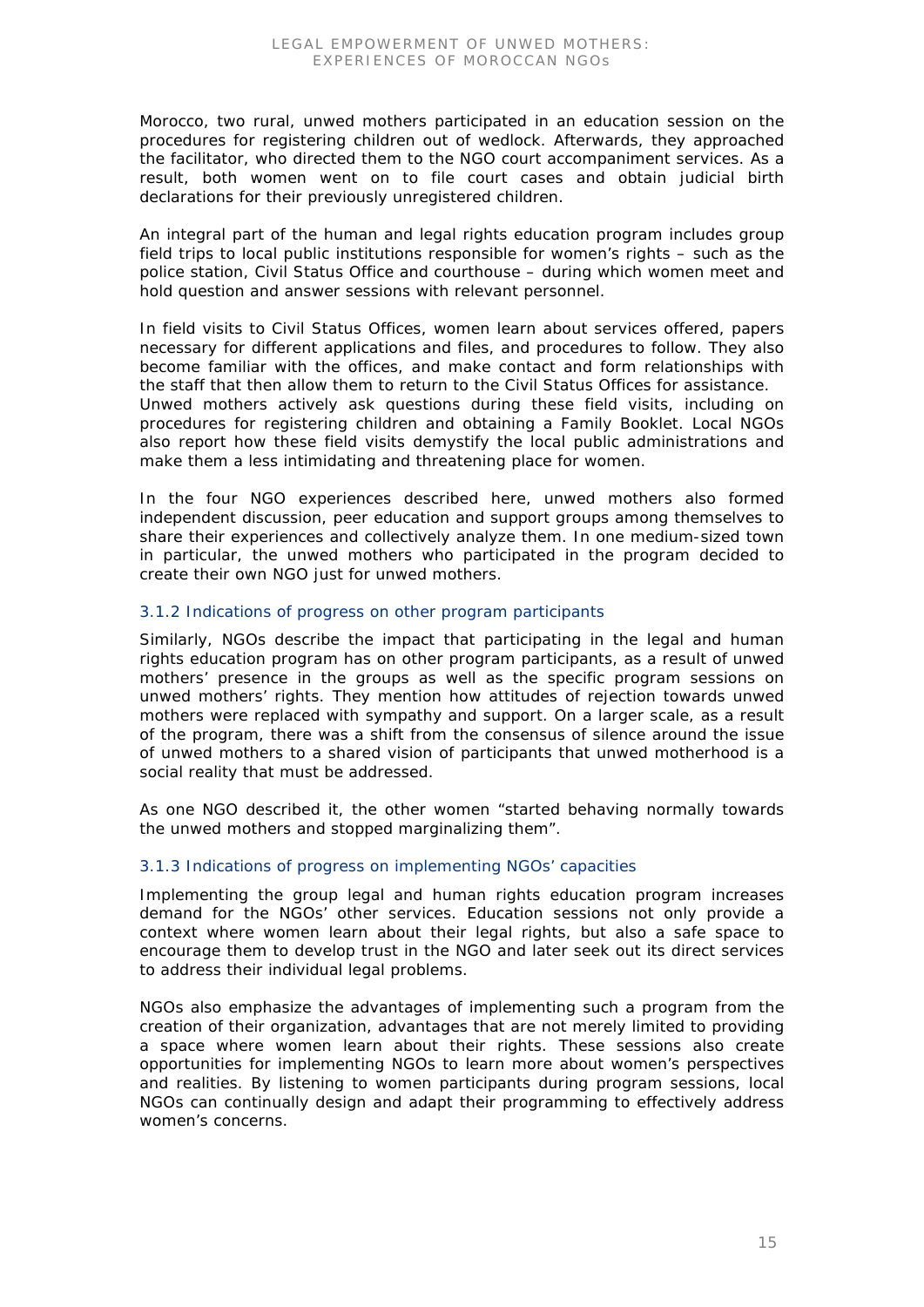# *3.1.4 Indications of progress on local authorities*

When the human and legal rights education program was first conceived, implementing organizations primarily focused on and looked for evidence of impact on the participants and NGO capacity building. However, one unanticipated positive result reported by local NGOs is the effect the program has on local public administrative staff and authorities, particularly due to the field visits organized in the program.

As specifically concerns unwed mothers, NGOs organize field trips to Civil Status Offices where program participants meet with the local authorities and public servants, mainly Civil Status Officers. After a presentation on the Civil Status Office structure, staff and procedures, the authorities then engage in a question and answer session with the women, who have prepared questions in advance. Since authorities address the entire group, positive, superficial answers to questions posed will be witnessed by many. The authorities then become accountable for such statements when women later return to apply the laws and procedures in their specific cases.

# **3.2 The Court Accompaniment Program**

In 2006, in collaboration with Global Rights, local NGOs in eight different regions in Morocco launched a one-year pilot initiative to set up structures for Court Accompaniment Programs within their organizations. In this program, local NGO staff accompany women to courts and other relevant government offices and public services in order to orient them to the justice system and provide support during the process. The staff monitor the authorities' behavior in and decisions on these cases and conduct outreach activities for local authorities and civil servants, raising their awareness on women's rights. They also provide legal counseling for women and referrals to lawyers for pro bono or reduced fee services.

While the program was initially conceived as primarily accompanying women to courts and monitoring the judiciary, women also frequently approach NGOs for assistance with legal problems involving other public administrations, such as the police station, Civil Status Offices and hospitals.

Most of these services are provided on a volunteer basis by young women trained by the NGOs as counselors, who work with a small staff averaging five people to implement the entire range of NGO programs. In addition to the initial one-year training period by Global Rights in which the NGOs received a small monthly stipend for costs related to program set-up, the NGOs operate their programs on small budgets comprised mainly of individual contributions by its members.

The four local NGOs handle diverse family and criminal law matters concerning hundreds of women beneficiaries per year. Unwed mothers comprise approximately 10 percent of their total beneficiaries of court accompaniment activities. NGOs' support to unwed mothers includes legal orientation and accompaniment to court and government offices as well as assistance in registering their children's births and obtaining a Family Booklet. The NGOs also facilitate access to emergency shelters for homeless unwed mothers.

Moreover, one NGO working in a large southern city convinces local schools to enroll undocumented children even in the absence of the official identity paperwork normally required for school admission. According to this NGO, a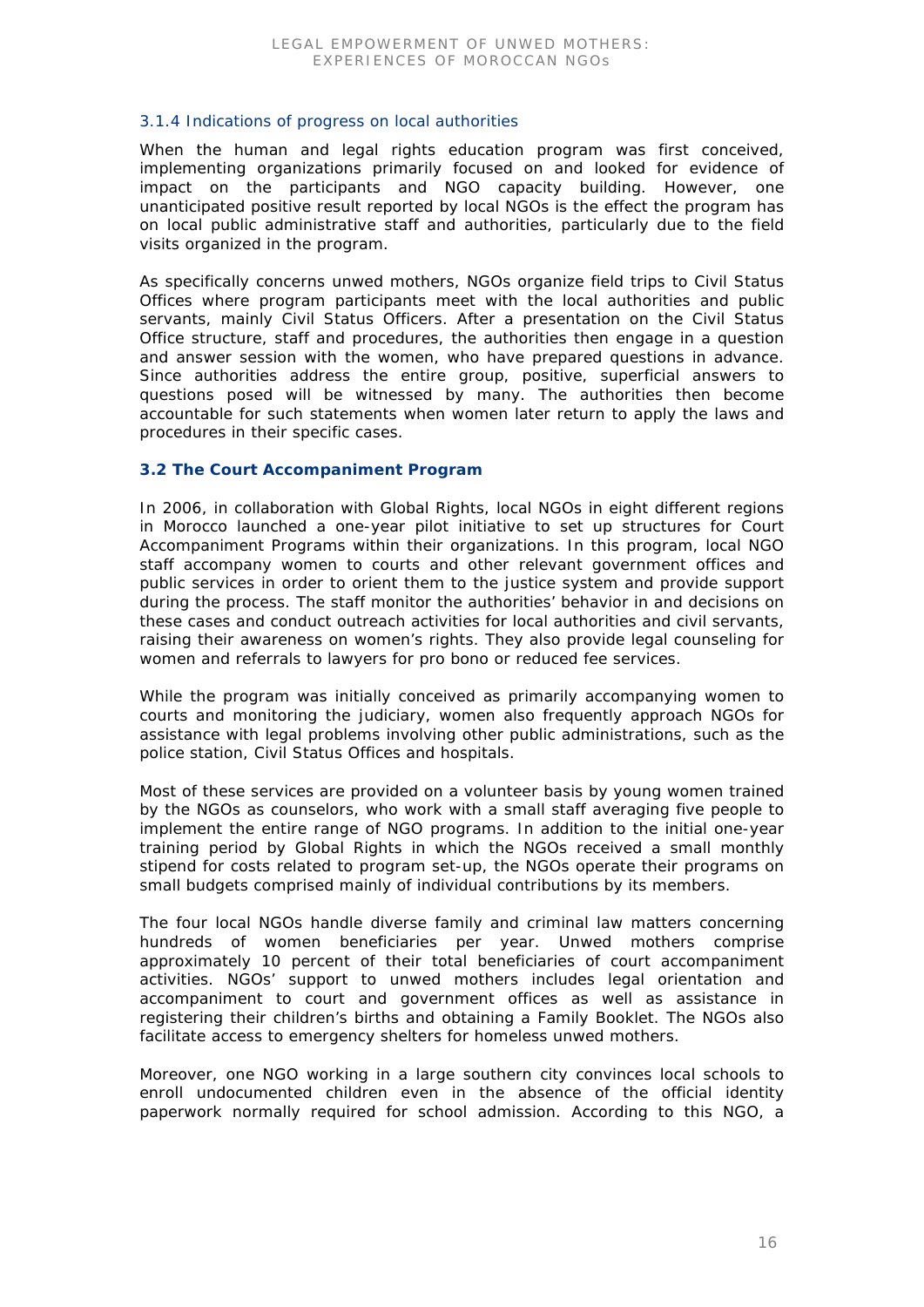ministerial circular stipulates that schools must admit children who do not have identity papers up to the end of primary school.<sup>39</sup>

The NGOs' approach is to provide information, support and orientation so that women can complete much of the legwork and administrative steps themselves. For unwed mothers in particular, the NGO explains the procedures and list of documents necessary to register a child, and helps them prepare the necessary paperwork themselves. Once their file is complete, an NGO representative accompanies them to the administration to file the case.

Local NGOs also intervene with local authorities to find solutions to the obstacles listed above to unwed mothers when registering their children. For example, local NGOs frequently accompany these mothers to the hospital if they have difficulties obtaining a birth attestation. When unwed mothers cannot obtain certain required documents, the NGOs work with local administrative authorities to find an alternative solution that will allow them to eventually register their children. In frequent cases where the 30-day deadline to register a child's birth has expired, volunteer lawyers help unwed mothers file a court case to obtain a judicial declaration of birth.

# *3.2.1 Indications of progress on local authorities*

As with the human and legal rights education program, while the court accompaniment program was intended first and foremost to help women access their rights through individualized legal orientation and assistance, the Court Accompaniment Program also impacted local authorities' attitudes, behavior and policies towards unwed mothers.

In all four towns and cities discussed above, local Civil Status Authorities requested that local NGO collaborate in awareness-raising campaigns to encourage unwed mothers to register their children's births. It is worth noting, however, that in at least one of the towns, the aim of the campaign was described by the local authorities organizing it as that of registering children born "in the absence of a marriage contract", deceptively presenting it as registering children born in *ourfi* marriages rather than to unwed mothers. This approach of camouflaging reality out of sensitivity or morality concerns is relatively frequent among Moroccan Government initiatives.

Moreover, local NGOs describe how now many of their unwed mother beneficiaries are referred to them by the local authorities themselves. One NGO in a large city describes how when police officers are informed by the hospital of a birth to an unmarried woman, they have become hesitant to arrest unwed mothers and instead refer them to the local NGO for information and assistance. Local Civil Status authorities will likewise send unwed mothers to local NGOs for help in preparing applications for official documents.

Furthermore, unwed mothers are reportedly treated with more dignity at the Civil Status Office if an NGO representative accompanies them. Anecdotal evidence from local NGOs describes how local Civil Status authorities are now friendly, polite, respectful and willing to provide unwed mothers with information, and try to simplify procedures for them. In one large city, local Civil Status Officers accommodate unwed mothers known to be beneficiaries of the local NGO and help them with their paperwork from other offices and administrations, facilitating all of the steps necessary to process the case with other civil servants.

<sup>&</sup>lt;sup>39</sup> The other three local NGOs and lawyers from other areas in Morocco consulted for this chapter were previously unaware of this ministerial circular.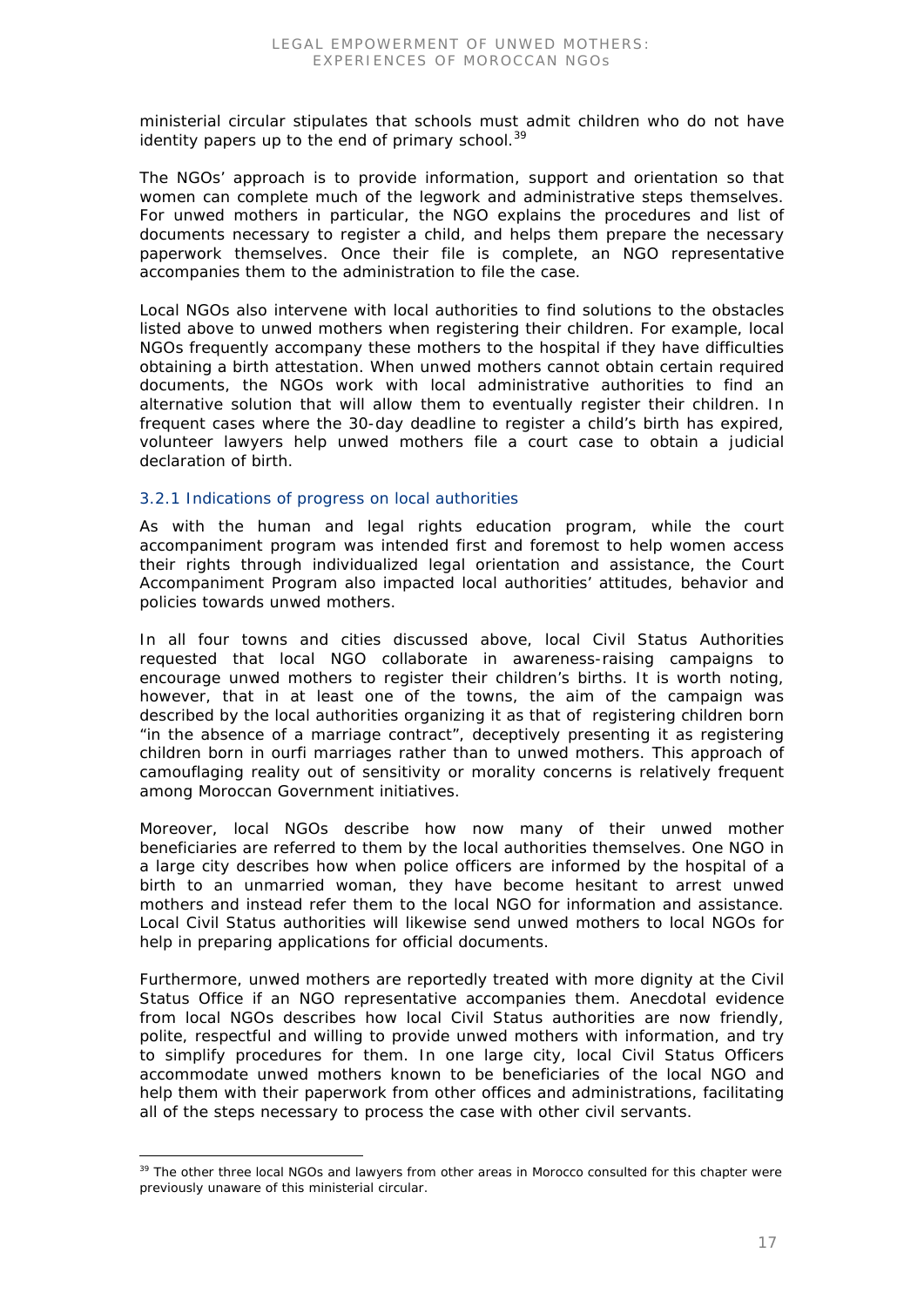Civil Status Officers in the communities where the four local NGOs work also reach informal working agreements whereby the Officers are more flexible in the paperwork required to register a child or get a Family Booklet for unwed mothers accompanied by local NGO members. NGO contacts among the local authorities in one city have also led to the authorities simplifying procedures for unwed mothers seeking access to diverse public services. For example, the Public Prosecutor there now systematically issues an order for homeless unwed mothers to go to a local shelter.

Local NGOs attribute this shift in attitude and behavior to two factors related to their Court Accompaniment programs: good working relationships and contacts with local authorities established by local NGOs during the above-mentioned campaigns and the watchdog role of the NGO representative that serves to monitor and guide the actions of the Civil Status Officer handling the file.

#### *3.2.2 Indicators of impact on unwed mothers' lives*

One indicator of social change highlighted by local NGOs is that unwed mothers actively seek out NGO services and assert their rights openly rather than hiding and accepting their plight. Second, local NGOs describe how the program led some unwed mothers to confront authorities directly and resolve problems themselves without the NGO accompanying them. Third, nearly all of the unwed mothers who contacted the four local NGOs to date have been able not only to register their children's births, but also to obtain Family Booklets in their name in which to record their children.

In the two years since the May 2007 completion of the initial one-year pilot period of training and setting up of the Court Accompaniment Program structures, the four local NGOs have each, on average, been able to obtain Family Booklets for 11 unwed mothers per year, a significant number in the context. If it were not for the NGO Court Accompaniment program, the number would likely be zero.

In addition to the limited NGO human and financial resources described earlier, the lengthy procedures mean that even with NGO assistance, it takes unwed mothers three to eight months to obtain a Family Booklet. Many unwed mothers still hesitate to address their situation openly because of the taboo and criminal nature of the issue. Since legal reforms impacting unwed mothers' status have only recently been enacted, the authorities are still grappling with their interpretation and application. Most importantly, unwed mothers do not actually have a clear legal right under law to obtain a Family Booklet. In many places such as the small city where there is no NGO Court Accompaniment Program, the Civil Status Office does not give unwed mothers Family Booklets.

Obtaining a Family Booklet enabled the unwed mothers to establish and enjoy all of the benefits of a legal identity for themselves and their children. They no longer encounter problems enrolling their children in school, applying for jobs, accessing health care in public hospitals, obtaining National Identity Cards, or traveling freely around the country. One unwed mother with a Family Booklet mentioned that she would now be able to get a passport to take her child abroad for much-needed medical care for a physical disability.

# *3.2.3 Indicators of impact on implementing NGO's capacity*

Local NGOs describe the contribution of the Court Accompaniment program to their own institutional development. Through these hands-on, skills-building opportunities and mentoring by Global Rights, local NGOs have enhanced their ability to forge relationships with local authorities, to address risky and taboo topics with government officials and to put pressure on them to change their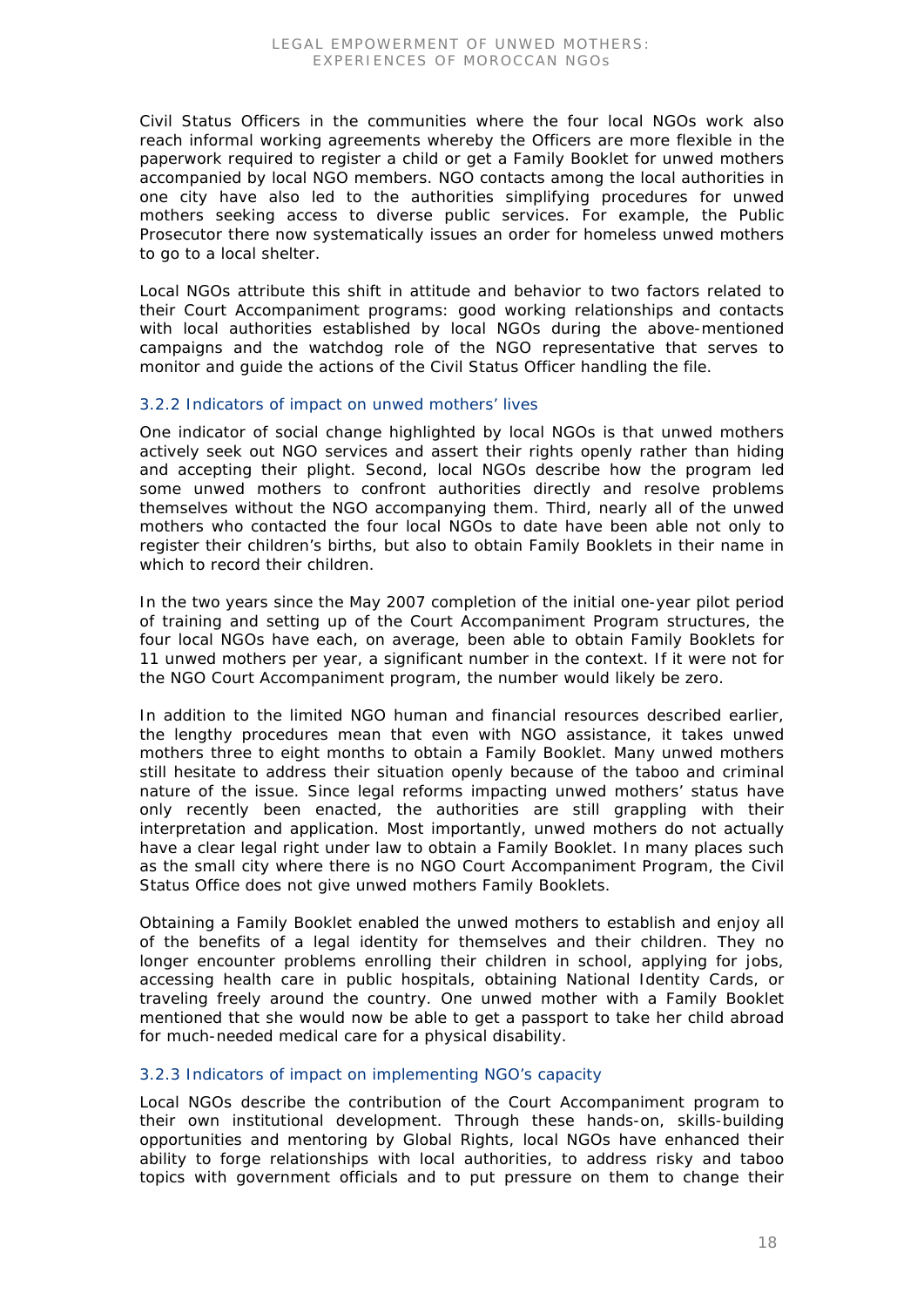attitude towards and treatment of unwed mothers and have advocated for policy change at the local level. They have also put pressure on them to develop a support base of lawyers willing to provide pro bono legal assistance.

The program also improved NGO members' knowledge of laws and procedures, increased the number of NGO beneficiaries and contributed to women's trust in the NGO. It also enhanced the NGOs' overall reputation and credibility in the community as well as with national government representatives and international donors from whom to leverage support.

Finally, providing direct services at the grassroots level helps local NGOs engage with women in the community so that they continually assess and develop the next phases of their activities to be responsive to their priorities. In the case of unwed mothers, regularly listening to their needs has helped consolidate local NGO plans for future advocacy strategies concerning their realities.

When consulted by local NGOs, unwed mother beneficiaries expressed conflicting opinions about efforts to register their children's births and obtain their own Family Booklet. Many unwed mothers do not necessarily want this solution for themselves and their children, for several reasons. Some complain that registering a natural child's birth and obtaining an individual Family Booklet maintain their current stigmatization and that of their child. Since the law requires a symbolic father's name beginning with *Abd*, children are easily identifiable as being born to unwed mothers. Following the 2002 legal reforms, unwed mothers are the only unmarried persons now requesting exemptions to the law restricting Family Booklets to legally married couples.

Unwed mothers also point out that obtaining their own Family Booklet exonerates biological fathers of all obligations to their children and reinforces the idea that mothers alone are financially and morally responsible for their children, as if the father does not exist. Many would prefer an approach where the biological father's paternity is attributed and where he assumes his share of the child's upbringing.

Some unwed mothers believe that NGOs are facilitating the abandonment of their children by the biological father. While they agree that unwed mothers need official identity papers, they argue that steps need to be taken to ensure that biological fathers assume responsibility for their children. They insist on sustainable measures, rather than the current solution of forcing the biological father to marry the mother only to divorce her immediately afterwards.

As one NGO member summarized the viewpoints of many unwed mothers, what is the point of being legally empowered as an individual if other actors – the state, biological fathers – are thus absolved of their legal responsibility? Local NGOs have now requested assistance from Global Rights to design and implement future activities to address this perspective voiced by unwed mothers.

# **Discussion and conclusions**

# **Implications for the role of local NGOs**

This chapter began by suggesting that practitioners, policymakers and donors give careful consideration to the details of any given legal context when designing, implementing and evaluating law-oriented development initiatives. Laws concerning unwed mothers have implications for the role of local NGOs, and highlight implications for the defining results and measuring success. Different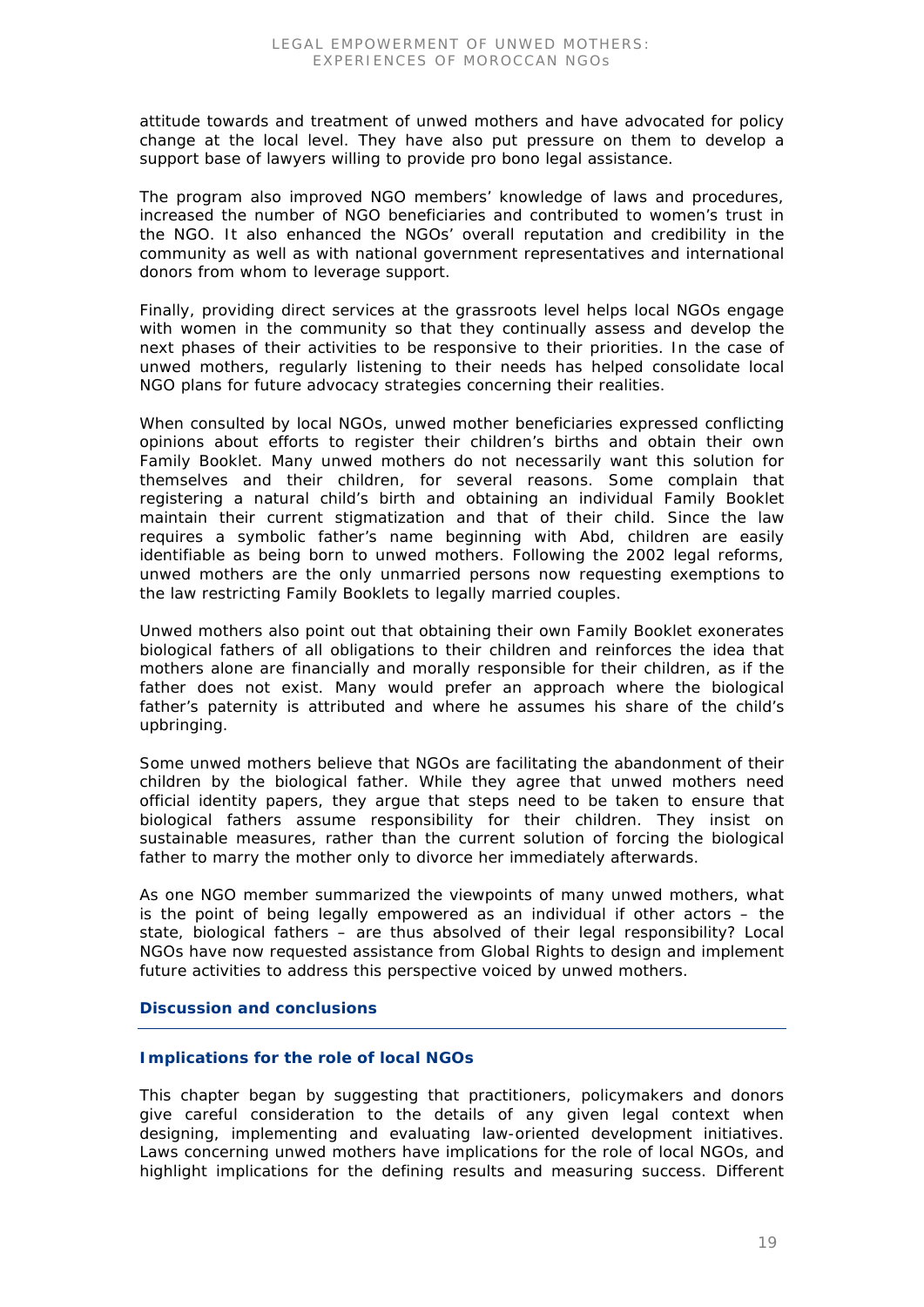circumstances can make it difficult to consider whether or not projects promote women's legal empowerment.

The popular discourse one frequently hears in Morocco – especially among the authorities, intellectuals and other members of the elite – is that the current problem is the population's ignorance of the laws and their rights. A recurring comment by both official and civil society actors is that legal education campaigns are the needed solution to many social ills. Under the above circumstances, in which laws are either not applied, are unclear, or have gaps, awareness of them is insufficient; knowledge alone is not power and does not effect change. The situation of unwed mothers in Morocco illustrates the need for concrete assistance in accessing the public administration and in navigating the system in order to obtain some measure of justice for themselves.

The question then becomes what the role of local NGOs is in this context. In addition to providing legal information and advice, they serve as intermediaries between women and the authorities. The knowledge of procedures of NGO staff and their personal contacts with staff at different administrations facilitate the process for unwed mothers as well as the civil servants' jobs. The NGO presence also serves as watchdog over local authorities.

Through such accompaniment, NGOs help unwed mothers avoid humiliation at public administrations and provide protection from corruption and abuse of authority by civil servants. In the absence of traditional family support networks and social connections that usually facilitate this for less ostracized people, NGOs step in to fill this role for unwed mothers.

In areas where the law is unclear or vague, NGOs complement the work of the local authorities and encourage advantageous interpretations of laws. This is the case with the local police, who now limit their hospital interventions at hospitals to determine the unwed mother's identity in order to avoid child abandonment. Without any orders or specific guidelines on how to deal with unwed mothers, the police frequently refer them to local NGOs for assistance instead of arresting them.

In areas where there is a legal gap, as with issuing a Family Booklet to unwed mothers, local NGOs work with local authorities to encourage alternative solutions that are more beneficial to women's rights, such as convincing the local Civil Status Office to give unwed mothers their own Family Booklet.

Under such circumstances, practitioners, policy-makers and donors must realize that support for NGOs that provide such direct assistance to marginalized populations will be necessary over the long term until the larger structural issues of social stigmatization, illiteracy, corruption, and legal and administrative reform are addressed.

#### **Implications for measuring success and evaluating progress**

How one views the role of local NGOs determines how indicators should be developed in order to assess progress and judge outcomes.

For example, the traditional solution of convincing biological fathers to marry unwed mothers is generally viewed by society as positive. In this instance, a report to donors might cite the number of marriages concluded between the biological parents of a child born out of wedlock as an indicator of success. However, many social workers acknowledge that a large majority of these marriages turn out badly – in violence and/or the father's subsequent repudiation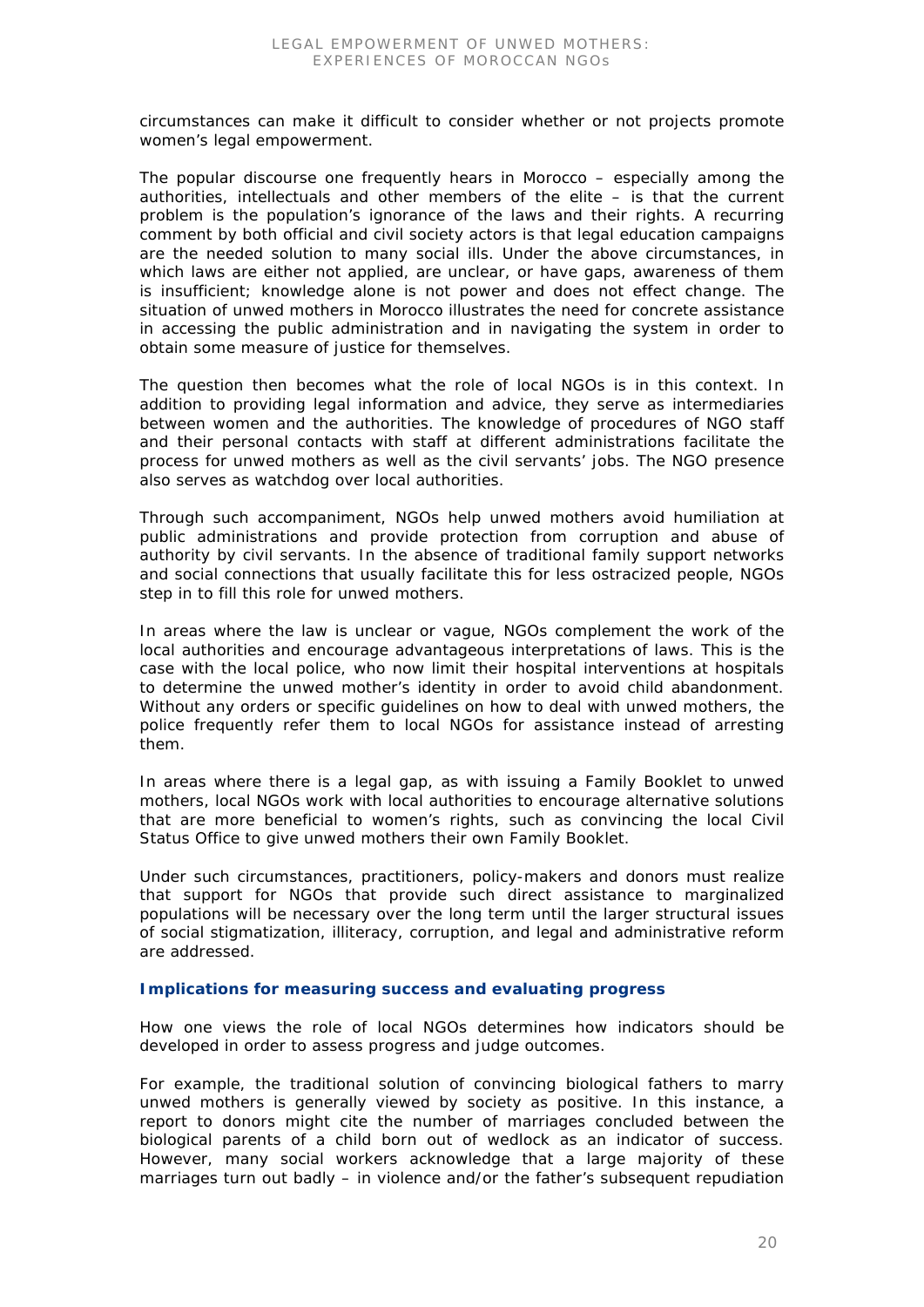of the mother.<sup>40</sup> NGOs emphasizing family reconciliation may cite statistics on the percentage of unwed mothers who have returned home to their families, irrespective of possible abuse.

In the more recent approach focusing on official documents, NGOs may assess their work by citing the number of birth registrations of "natural" children and Family Booklets issued to unwed mothers that they assisted.

How would one describe or measure the non-application of a discriminatory law against women as a result of NGO efforts? Even though the penal code prohibits sexual relations outside of marriage, the police are increasingly reluctant to arrest unwed mothers. One wonders if local NGOs could be encouraged by donors, local authorities or other stakeholders to report reduced numbers of arrests of unwed mothers in hospital and prosecutions for sexual relations outside of marriage, and how this would even be feasible.

Similarly, if the impact of NGO work is circumventing the law to grant rights that do not legally exist, how and why would they openly report on this, given the risks? When probed by the authors for more explicit information, the four local NGOs resisted questioning local civil status authorities further to explain the legal basis on which they provide unwed mothers with Family Booklets. The NGOs feared that the authorities would conclude that there is actually no legal basis and consequently stop providing them with these booklets.<sup>41</sup>

It is the authors' view that practitioners, policy-makers and donors should be aware of how different results presented by NGOs working with unwed mothers demonstrate that, while in the guises of social science and empowerment, they may in reality reflect society's morality imperatives. One should also be sensitive to political constraints to information and data gathering in a context that encourages a trade-off between immediate solutions to individual problems and speaking openly and publicly about larger institutional dysfunctions. Finally, steps towards progress should not be confused with longer-term empowerment.

# **Implications for how we define empowerment**

The legal and social contexts also affect one's definition of empowerment, and hence how one assesses law and development initiatives designed to support marginalized populations. An examination of different approaches used by local NGOs in Morocco when working with unwed mothers helps reflect on how one's conception of legal empowerment.

The initial approach used by some NGOs to address the issue of unwed mothers, in the words of one NGO President was, "we go find the biological father and corner him into marrying the mother!" In this traditional vision, the unwed mother is seen as needing a man to marry her in order to save her honor and put her in her proper place, married with legitimate children.

NGOs frequently contact the biological father to try and convince him to assume his responsibilities and recognize his child. It is worth emphasizing that this entails claiming that he and the mother were actually legally married – or at least engaged to be married – when the child was conceived, and not merely admitting biological paternity. Along the same lines, many NGOs include family reconciliation as part of their work, contacting the unwed mother's family to convince them to allow her to return home.

<sup>&</sup>lt;sup>40</sup> Femme du Maroc, 'Mères célibataires' <http://www.femmesdumaroc.com/Magazine/Societe/merescelibataires-le-happy-end-est-il-possible> at 1 December 2009.

<sup>&</sup>lt;sup>41</sup> For this reason, the towns and cities where the NGOs described are located have not been named.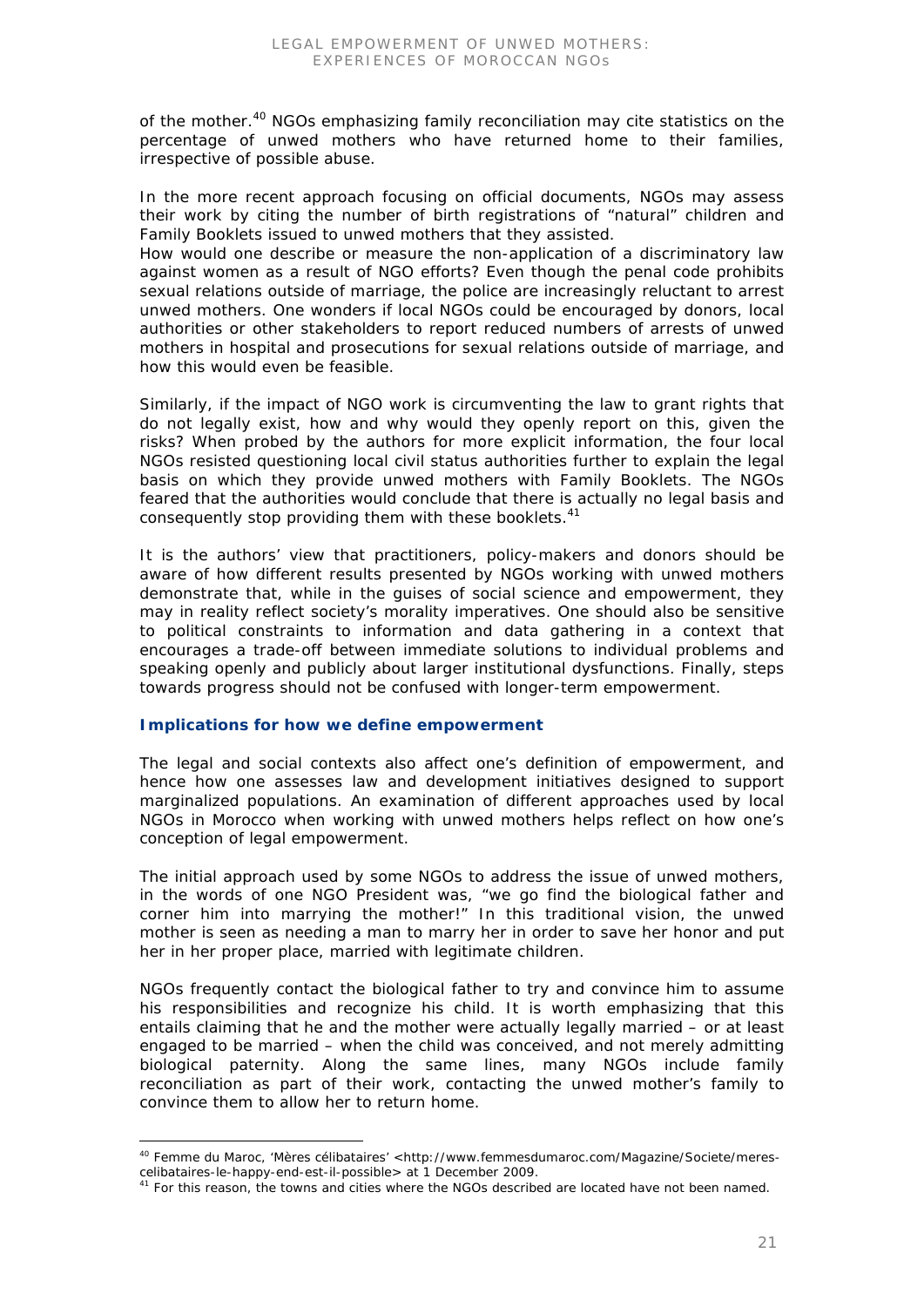More recently, local NGOs have instead begun using the strategies described above, providing assistance to unwed mothers and intervening with the administration in order to register her children and obtain a Family Booklet in her name. This strategy is frequently seen as promoting the empowerment of unwed mothers, who have begun to obtain legal identities for themselves and their children.

However, many unwed mothers consider obtaining individual identity papers as a band-aid solution to a larger problem of legal accountability of biological fathers for their children. This raises the question of how to understand legal empowerment – whether it is according to our definition as practitioners, policymakers or donors of progress and positive laws or according to what the women themselves want, and how these should be reconciled.

Any definition of legal empowerment should take into account women's own priorities, concerns, and recommendations when elaborating program goals, indicators of success and desired results. Definitions of legal empowerment for women are easily influenced by morality concerns and ideas that do not necessarily take into account unwed mother's perspectives. The question becomes whether unwed mothers should adapt to society and the existing legal system; therefore, the extent to which they access it is evaluated and measured as success. Alternatively, should the legal system be adapted and become inclusive of and responsive to the needs of unwed mothers?

When asked $42$  what changes should be made concerning identity paper procedures, women listed the following:

- assistance from Civil Status Officers responsible for birth registrations and Family Booklets;
- simplification and acceleration of administrative procedures;
- elimination of corruption and punishment of bribery in public administrations;
- **•** reduced fees for official documents;
- respectful treatment of unwed mothers by civil servants;
- awareness-raising and advice for women on their legal rights;
- responsibility of biological fathers for their children on an equal basis with biological mothers;
- quarantee of the legal right to all women including unwed mothers to obtain a Family Booklet.

An assessment of local NGO efforts to date suggests that in the short three-year timeframe described here, current programs have succeeded in obtaining improvements related to all but the last two bullet points, at least on the local level. Even this claim comes with the caveat that these have been achieved on a case-by-case, unofficial basis through ongoing NGO interventions, and not yet made official law or policy that applies equally to all. The last two points require legal reforms and have not yet been addressed or made the focus of any advocacy campaigns. Based on input from unwed mothers, local NGOs identify legislative reform campaigns as a priority for future collaboration from Global Rights.

 $42$  UNDP and the Association for the Development and Enhancement of Women, above n 3.